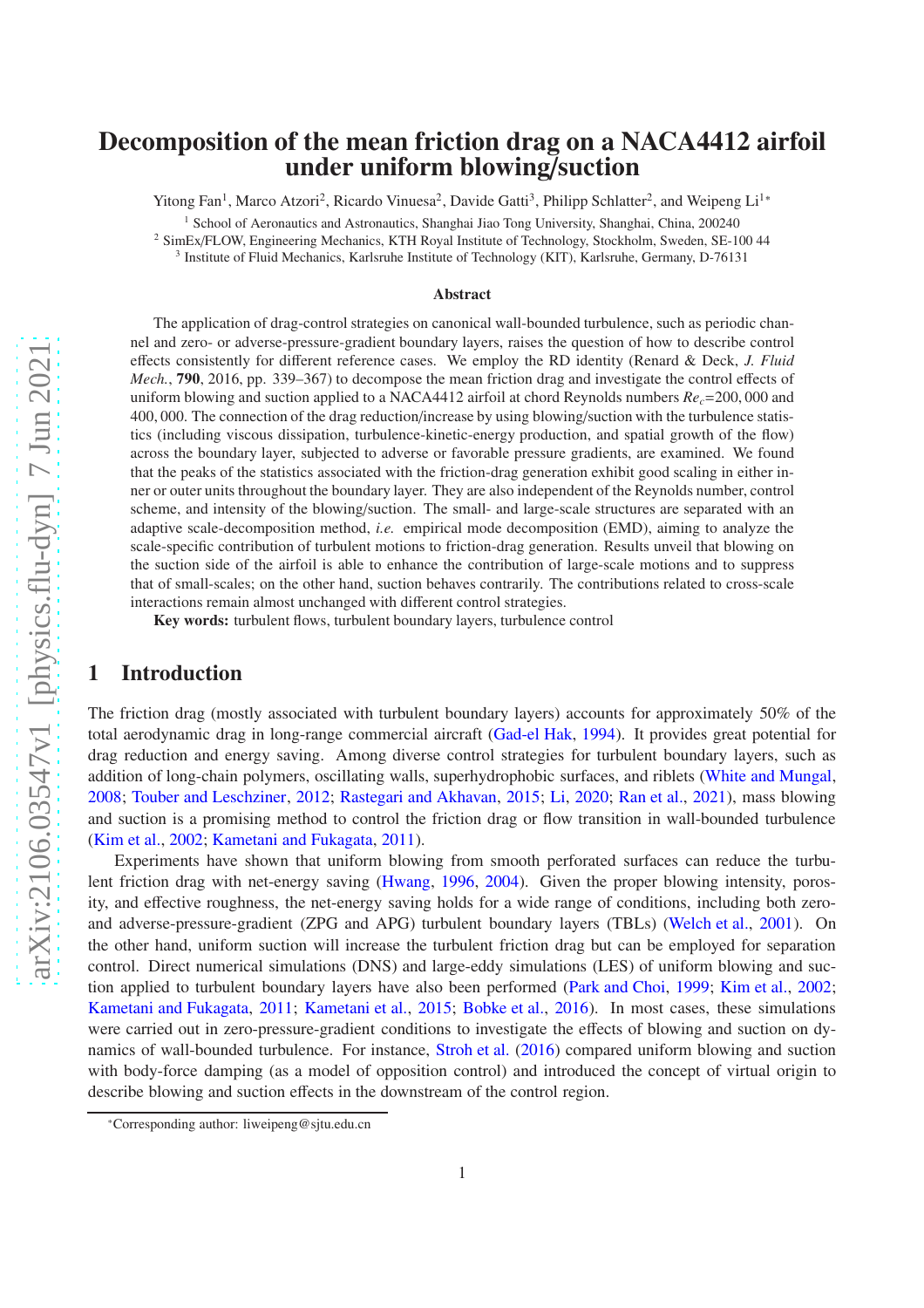Recently, researchers have taken interests in the blowing and suction control of TBLs on wing sections. Using mass suction at the leading edge of a Clark-Z airfoil to provide pressurized air for blowing, [Kornilov](#page-18-6) [\(2017\)](#page-18-6) studied uniform blowing on the pressure side of the airfoil at Reynolds number  $Re_c = U_\infty c/v = 840,000$ , where  $U_{\infty}$  is the incoming flow velocity, *c* is the chord length, and *v* is the fluid kinematic viscosity. [Eto et al.](#page-16-1) [\(2019\)](#page-16-1) studied the effects of both active and passive blowing on the suction side of a Clark-Y airfoil at *Rec*=1, 500, 000. [Kornilov et al.](#page-18-7) [\(2019\)](#page-18-7) employed blowing on the pressure side and suction on the suction side of a NACA0012 airfoil, and later they provided an estimation of the control energy cost under the same conditions [\(Kornilov,](#page-18-8) [2021](#page-18-8)). [Mahfoze et al.](#page-18-9) [\(2019](#page-18-9)) used Bayesian optimization to discuss how to benefit from downstream effects of blowing when the control region is separated into individual areas. The first high-fidelity numerical simulation of a wing section with uniform blowing was reported by [Vinuesa and Schlatter](#page-19-7) [\(2017](#page-19-7)), although at a low Reynolds number ( $Re<sub>c</sub>=100,000$ ). Soon after, [Atzori et al.](#page-16-2) [\(2020](#page-16-2)) presented a dataset of highly-resolved LES of a NACA4412 airfoil at *Rec*=200, 000 and 400, 000 with various configurations of uniform blowing and suction, using as a reference the simulation carried out by [Vinuesa et al.](#page-19-8) [\(2018\)](#page-19-8). This dataset has been later employed by [Fahland et al.](#page-17-1) [\(2021](#page-17-1)) to validate Reynolds-Averaged Navier–Stokes (RANS) simulations, and it is also considered in the present paper.

The key objective of this study is to investigate the control effects on mean friction drag on a wing section with uniform blowing and suction. Although the mean friction drag is a wall property, as can be directly calculated from the normal gradient of the mean tangential velocity at the wall, it is connected to the statistical turbulence quantities across the wall layer and can be further decomposed into various physics-informed components according to different mathematical derivations and physical interpretations [\(Li et al.,](#page-18-10) [2019;](#page-18-10) [Fan et al.,](#page-17-2) [2019a](#page-17-2)[,b\)](#page-17-3). So far, there have been three kinds of friction-drag decomposition methods, derived from the momentum, vorticity, and energy balance, respectively. The first one is the so-called Fukagata-Iwamoto-Kasagi (FIK) identity [\(Fukagata et al.,](#page-17-4) [2002](#page-17-4)), in which a triple integration is performed on the mean momentum balance equation and gives a direct relationship between the skin-friction coefficient and the Reynolds-shear-stress profile. The FIK identity has been widely used and extended for more complex situations over the years, *e.g.* [Mehdi and White](#page-18-11) [\(2011](#page-18-11)); [Mehdi et al.](#page-19-9) [\(2014](#page-19-9)); [Modesti et al.](#page-19-10) [\(2018\)](#page-19-10); [Peet and Sagaut](#page-19-11) [\(2009](#page-19-11)); [Bannier et al.](#page-16-3) [\(2015](#page-16-3)), to name a few. [Kametani et al.](#page-18-5) [\(2015\)](#page-18-5) and [Stroh et al.](#page-19-12) [\(2015\)](#page-19-12) applied FIK identity to quantify the variation of skin-friction coefficients caused by blowing and suction in ZPG-TBLs. Inspired by the mathematical derivation of FIK identity, [Yoon et al.](#page-20-0) [\(2016](#page-20-0)) derived a vorticity-based formula relating the mean friction-drag generation with the motion of vortical structures, by performing a triple integration on the mean spanwise vorticity transport equation. They later used this method to analyze the contribution of outer large-scale motions to the friction-drag generation in a moderate APG-TBL [\(Yoon et al.,](#page-20-1) [2018\)](#page-20-1). Finally, an energy-based decomposition method was proposed by [Renard and Deck](#page-19-13) [\(2016](#page-19-13)) from the perspective of streamwise kinetic energy balance. Under an absolute reference frame where the wall is moving, the friction drag develops a non-zero power, which is characterized as the energy transfered from the wall to the fluid, by means of molecular viscosity dissipation, turbulence-kinetic-energy production, and spatial growth of the flow. This method is referred to as RD identity hereafter. The RD identity has been used to analyze the friction-drag generation in channel flows, ZPG/APG-TBLs, turbulent square-duct flows, and pipe flows [\(Fan et al.,](#page-17-2) [2019a](#page-17-2)[,b](#page-17-3), [2020a](#page-17-5)[,b;](#page-17-6) [Wei,](#page-19-14) [2018](#page-19-14)). [Li et al.](#page-18-10) [\(2019](#page-18-10)) and [Fan et al.](#page-17-3) [\(2019b](#page-17-3)) generalized the RD identity to a compressible form to quantify the compressibility effects on the friction-drag generation. All these three methods [\(Fukagata et al.](#page-17-4), [2002;](#page-17-4) [Yoon et al.,](#page-20-0) [2016](#page-20-0); [Renard and Deck](#page-19-13), [2016](#page-19-13)) are mathematically correct and have been widely validated. In the present study, we only adopt the RD identity, considering that the momentum- and vorticity-based method (by three successive integrations) are lack of physics-informed interpretations, thus their decomposed constituents hardly carry the causal relationship for the friction-drag generation [\(Deck et al.,](#page-16-4) [2014;](#page-16-4) [Renard and Deck](#page-19-13), [2016](#page-19-13); [Fan et al.,](#page-17-2) [2019a](#page-17-2)).

The turbulent boundary layers on the suction/pressure sides of the wing section are subjected to adverse/favorable pressure gradients. The pressure gradients have significant impacts on the scales of coherent structures across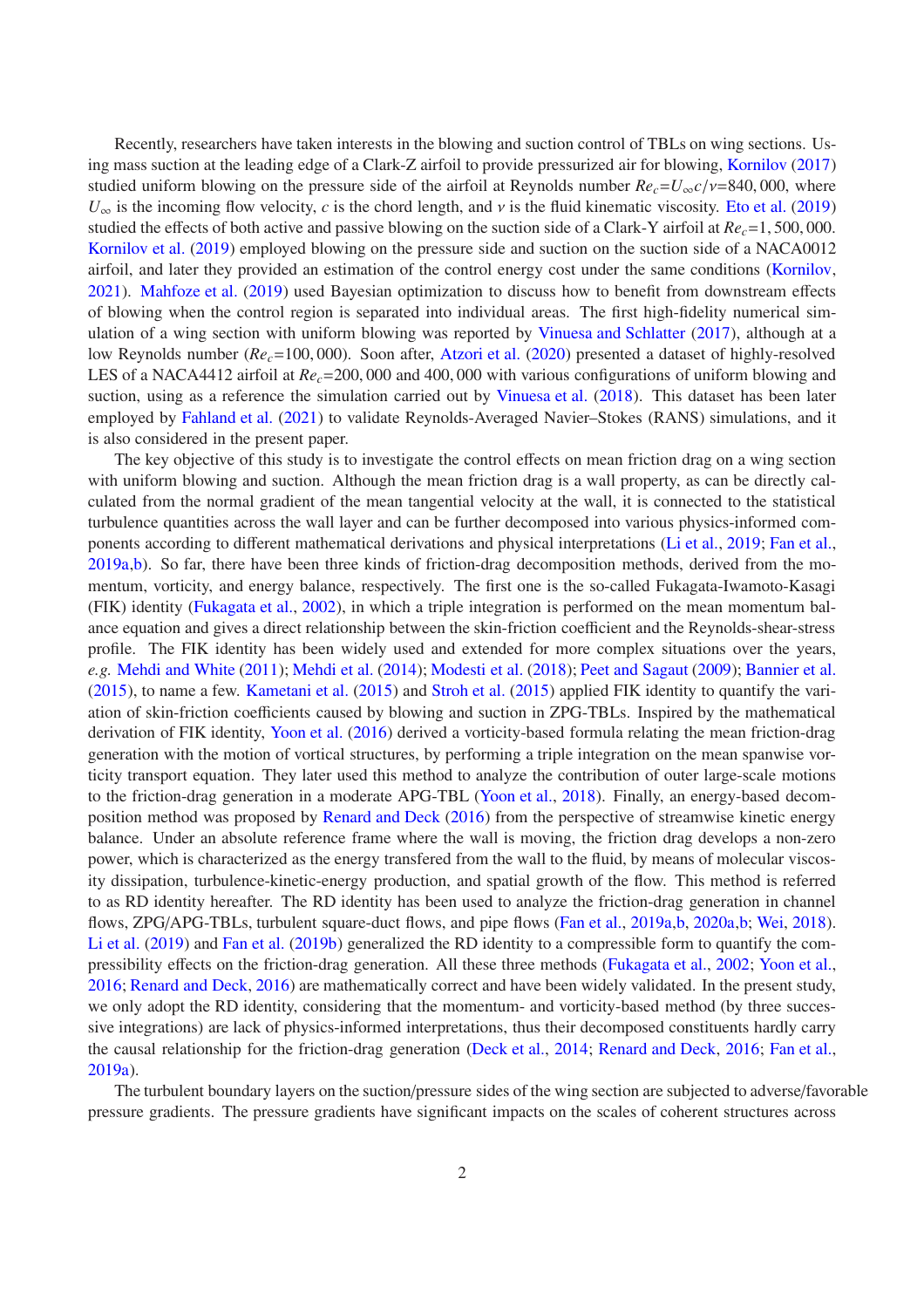the wall layer. For instance, inner-outer scale separation is more evident in APG-TBLs than in ZPG-TBLs, even at relatively low Reynolds numbers, due to the enhancement of outer-scale motions [\(Tanarro et al.](#page-19-15), [2020](#page-19-15)). Additionally, a significant increment of small-scale energy was found in the outer region, as the vertical motion induced by the APG transports small scales from the near-wall region to the outer layer [\(Vinuesa et al.,](#page-19-8) [2018](#page-19-8); [Tanarro et al.](#page-19-15), [2020\)](#page-19-15). In the present study, we also aim to quantify the contribution of structures with different scales to the generation of friction drag on the wing section with/without blowing and suction. Studies on such cases are likely to promote new drag control strategies. To this end, an appropriate approach to separate the multi-scale coherent structures is in need. Typically, Fourier analysis might be a tempting tool to decompose the raw signals into modes with given wavelengths, yet it relies on *a-priori* definition of cutoff wavelength and suffers from inflexibility for complex and transient signals [\(Cheng et al.](#page-16-5), [2019\)](#page-16-5). Another frequently-used method is proper orthogonal decomposition (POD) [\(Lumley,](#page-18-12) [1967](#page-18-12); [Wu and Christensen](#page-19-16), [2010](#page-19-16)), which sorts the contribution of velocity fluctuations to the turbulence kinetic energy. However, [Wang et al.](#page-19-17) [\(2018](#page-19-17), [2019\)](#page-19-18) pointed out that, the energy-ranking spatial modes cannot fully recover the dynamics of turbulent motions in different length scales. In contrast, empirical mode decomposition (EMD), proposed by [Huang et al.](#page-17-7) [\(1998](#page-17-7)), provides an adaptive, data-driven, and *a-posteriori* technique to delineate the transient and local characteristics of signals. It is in principle free from pre-established basis functions and represents the original signal as a superposition of several mono-components and a residual, with the characteristic wavelengths of the signals automatically determined. With EMD, [Huang et al.](#page-18-13) [\(2008](#page-18-13)) studied the scaling properties and intermittency of homogeneous turbulence, and [Ansell and Balajewicz](#page-16-6) [\(2017](#page-16-6)) analyzed the features of large-scale vortical structures in a turbulent mixing layer. [Agostini and Leschziner](#page-16-7) [\(2014](#page-16-7), [2016](#page-16-8)) used bidimensional empirical mode decomposition (BEMD) to analyze the modulation of large-scale motions on the small-scale eddies in the nearwall region, and later they discussed the scale-specific contributions of large- and small-scale structures to the friction-drag generation by means of FIK and RD identity [\(Agostini and Leschziner](#page-16-9), [2019](#page-16-9)) in channel flows. [Dogan et al.](#page-16-10) [\(2019](#page-16-10)) have used EMD to characterize the inner-outer interaction based on the modulation coefficient. [Cheng et al.](#page-16-5) [\(2019](#page-16-5)) adopted BEMD to identify attached eddies in turbulent channel flows and quantify their relationship with the friction-drag generation. However, no relevant study has been found in the open literature to analyze the scale-specific contribution of turbulent motions to friction-drag generation on the wing section with/without blowing and suction.

This paper is organized as follows. In Sec[.2,](#page-2-0) we introduce the friction-drag decomposition method and the database of flow over a NACA4412 airfoil. The decomposition results on the suction and pressure side of the NACA4412 are discussed in Sec. [3](#page-4-0) and [4,](#page-12-0) respectively. Concluding remarks are given in Sec. [5.](#page-13-0)

# <span id="page-2-0"></span>2 Friction-drag decomposition method and the database of flow over the NACA4412 airfoil

With the energy-based RD identity [\(Renard and Deck](#page-19-13), [2016\)](#page-19-13), the skin-friction coefficient  $C_f$  of a turbulent boundary layer can be decomposed as:

<span id="page-2-1"></span>
$$
C_f = \underbrace{\frac{2}{U_e^3} \int_0^\infty v \left(\frac{\partial \langle u \rangle}{\partial y}\right)^2 dy}_{C_{f,V}} + \underbrace{\frac{2}{U_e^3} \int_0^\infty - \langle u'v' \rangle \frac{\partial \langle u \rangle}{\partial y} dy}_{C_{f,T}} + \underbrace{\frac{2}{U_e^3} \int_0^\infty (\langle u \rangle - U_e) \frac{\partial}{\partial y} \left(v \frac{\partial \langle u \rangle}{\partial y} - \langle u'v' \rangle\right) dy}_{C_{f,G}},
$$
\n(1)

where  $\langle \cdot \rangle$  is the Reynolds averaging operator, the prime  $\prime$  denotes fluctuations with respect to the Reynolds averages,  $U_e$  is the velocity at the boundary-layer edge  $\delta_{99}$ , x and y represent the directions tangential and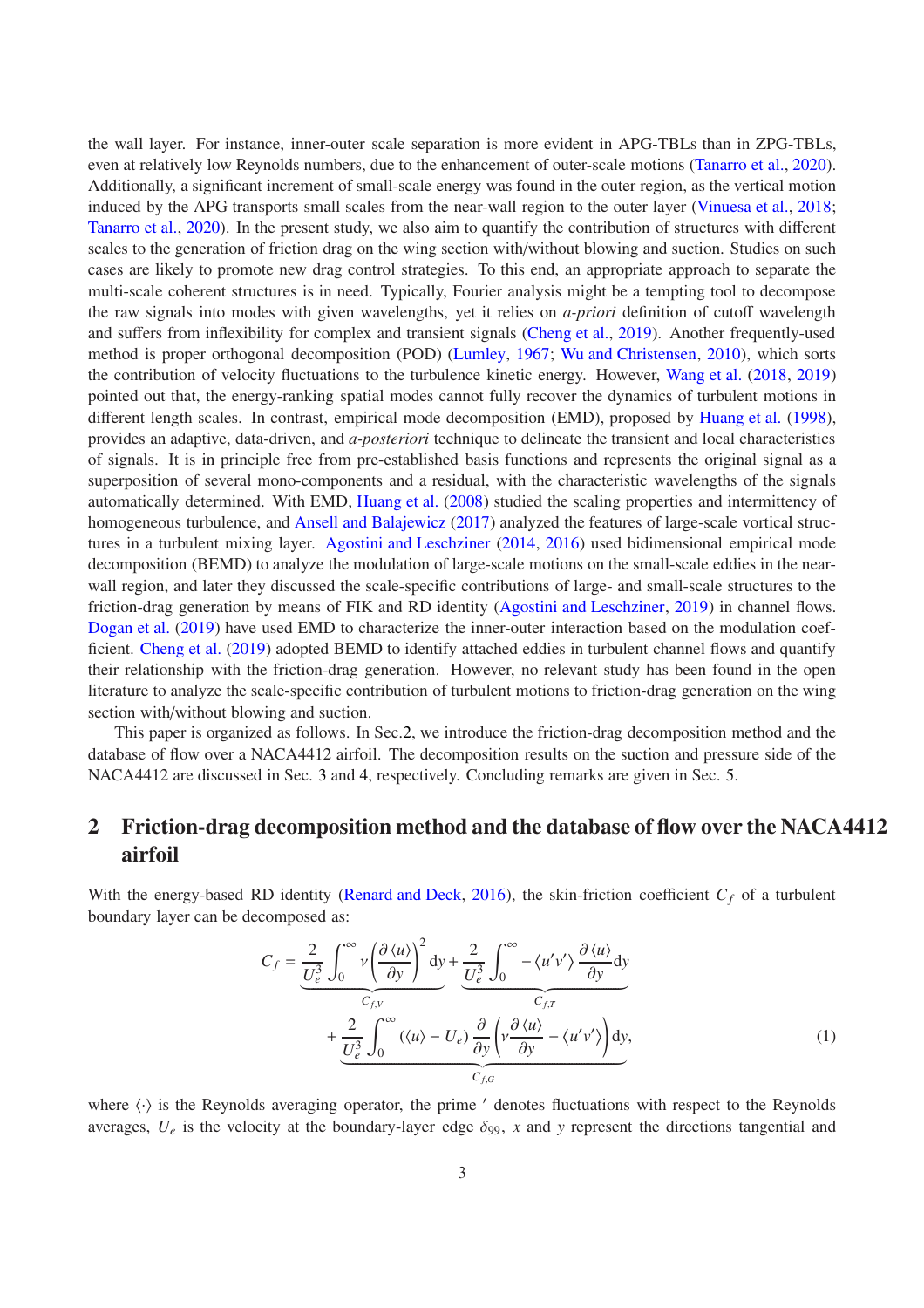normal to the wall surface respectively, and *u* and *v* are the corresponding velocity components. The derivation of the RD identity can be retrieved in [Renard and Deck](#page-19-13) [\(2016](#page-19-13)).

Three contributive friction constituents are obtained in equation [\(1\)](#page-2-1). Thereinto, (i) *Cf*,*<sup>V</sup>* represents the direct molecular viscous dissipation, transforming the mechanical power into heat; (ii) *Cf*,*<sup>T</sup>* represents the power spent for turbulence-kinetic-energy production; (iii)  $C_{f,G}$  accounts for the spatial growth of the flow, which is also interpreted as the rate of gain of mean streamwise kinetic energy by the fluid in the absolute frame. Note that the integrand in *Cf*,*<sup>G</sup>* has been substituted with local information which only depends on the well-documented wall-normal profiles [\(Renard and Deck,](#page-19-13) [2016](#page-19-13)). This is especially applicable for the cases where the accurate calculation of explicit streamwise derivatives is unfeasible.

For adverse-/favorable-pressure-gradient turbulent boundary layers around an airfoil, the roles of the wallnormal convection and pressure gradient are of particular importance and should be individually discussed, thus a further decomposition of *Cf*,*<sup>G</sup>* is carried out, *viz.*

<span id="page-3-0"></span>
$$
C_{f,G} = \underbrace{\frac{2}{U_e^3} \int_0^\infty (\langle u \rangle - U_e) \left( \langle v \rangle \frac{\partial \langle u \rangle}{\partial y} \right) dy}_{C_{f,C}} + \underbrace{\frac{2}{U_e^3} \int_0^\infty (\langle u \rangle - U_e) I_x dy}_{C_{f,D}} + \underbrace{\frac{2}{U_e^3} \int_0^\infty (\langle u \rangle - U_e) \left( \frac{dp/\rho}{dx} \right) dy}_{C_{f,P}},
$$
\n(2)

where  $I_x = \partial \langle u' u' \rangle / \partial x + \langle u \rangle \partial \langle u \rangle / \partial x - v \partial^2 \langle u \rangle / \partial x^2$ , *p* is the static pressure, and  $\rho$  is the density. Contributions of the mean wall-normal convection  $(C_{f,C})$ , streamwise development  $(C_{f,D})$ , and the pressure gradient  $(C_{f,P})$ are separated in equation [\(2\)](#page-3-0).

We consider a set of well-resolved LESs of a NACA4412 airfoil at angle of attack of 5° at two chord Reynolds numbers, *i.e. Rec*=200, 000 and 400, 000. The simulations were performed with the spectral-element code *Nek5000*, developed by [Fischer et al.](#page-17-8) [\(2008\)](#page-17-8). The spatial derivatives in the incompressible Navier–Stokes equations are discretized employing a Garlerkin method, following the  $P_N - P_{N-2}$  formulation by [Patera](#page-19-19) [\(1984\)](#page-19-19) and the solution is expressed within each spectral element in terms of a nodal-base of Legendre polynomials on the Gauss–Lobatto–Legendre (GLL) quadrature points. The discretization of the time derivatives is explicit for the non-linear terms and implicit for the viscous term, employing an extrapolation and a backward differentiation scheme, respectively, both of the third order. In order to trigger transition to turbulence, we employed tripping through a volume force, implemented as proposed by [Schlatter and](#page-19-20) Örlü [\(2012](#page-19-20)), at  $x/c = 0.1$  on both suction and pressure sides.

The cases with/without control, listed in Table [1,](#page-4-1) include various configurations of uniform blowing and suction applied on the suction side and uniform blowing applied on the pressure side. The relative proportions of pressure drag and skin-friction drag determine the control effects on the total drag, denoted by *cd*. At these moderate Reynolds numbers, pressure drag is relatively high and uniform blowing on the suction side increases it by an amount that is high enough to overcome the skin-friction reduction, eventually leading to higher *cd*. On the contrary, uniform suction increases skin-friction drag, but it decreases the pressure drag enough to result in lower  $c_d$ . At the same time, uniform blowing and suction on the suction side also decreases and increases lift (*cl*), respectively. Uniform blowing on the pressure side has different effects on the pressure distribution around the airfoil, decreasing both skin friction and pressure drag and increasing lift. The friction Reynolds numbers ( $Re_\tau = u_\tau \delta_{99}/v$ ) and the Rotta-Clauser pressure-gradient parameters [\(Rotta](#page-19-21), [1950](#page-19-21); [Clauser](#page-16-11), [1954,](#page-16-11) [1956](#page-16-12)) ( $\beta = \delta^* / \tau_w dPe/dx$ ) are also listed in Table [1.](#page-4-1) Note that  $u_\tau = \sqrt{(\tau_w/\rho)}$  is the friction velocity,  $\delta^*$  is the displacement thickness,  $\tau_w$  is the wall shear stress, and  $dPe/dx$  is the streamwise pressure gradient at the boundary-layer edge. For a more complete description of the numerical setup and the aerodynamic effects of control, we refer to [Vinuesa et al.](#page-19-8) [\(2018](#page-19-8)) and [Atzori et al.](#page-16-2) [\(2020](#page-16-2)).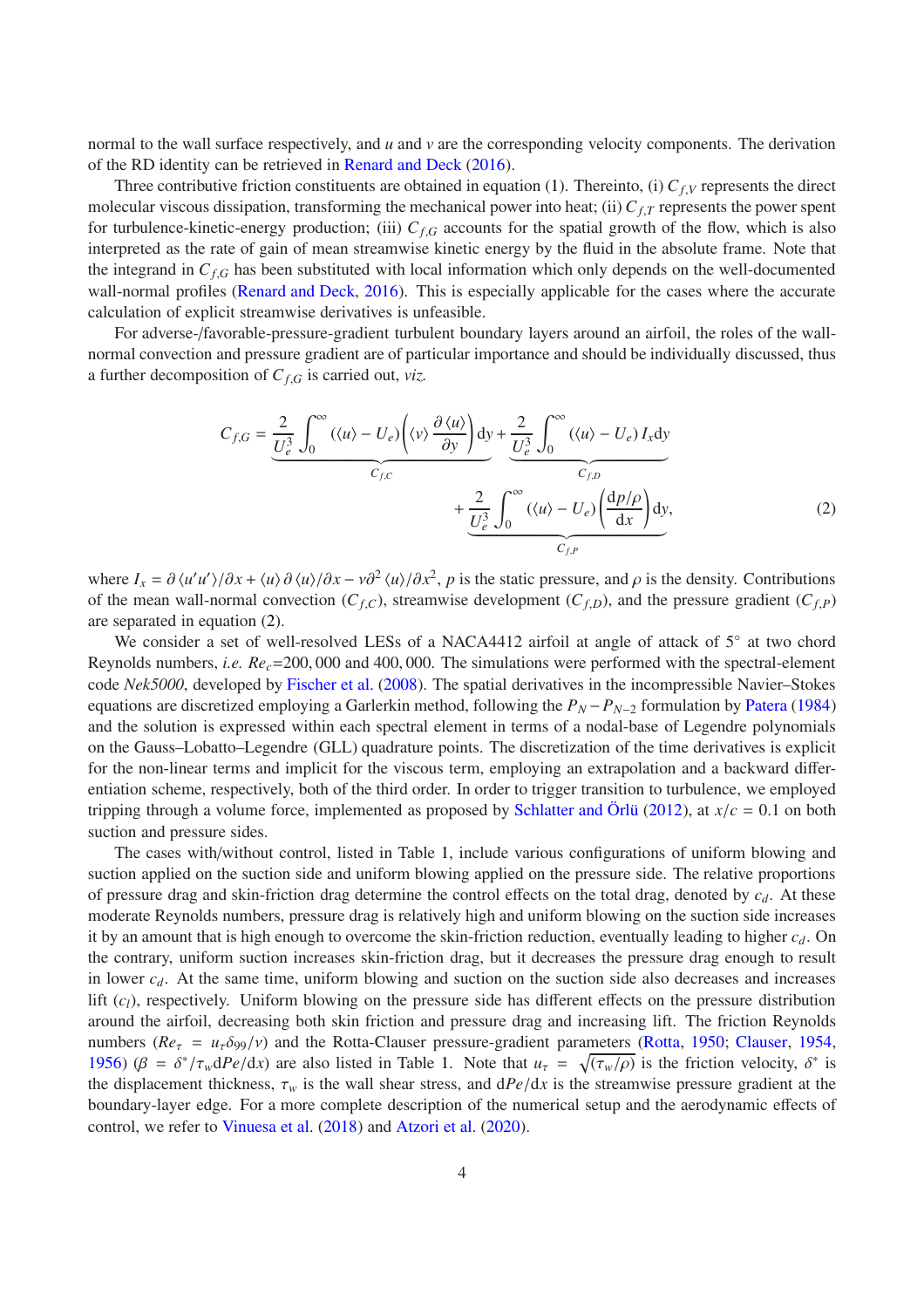| Case                   | Control strategies                        | Intensity $(V_{wall})$ | $\Delta(c_l)$ | $\Delta(c_d)$ | $\Delta(L/D)$            | $Re_{\tau}$ | β                |
|------------------------|-------------------------------------------|------------------------|---------------|---------------|--------------------------|-------------|------------------|
| $Re200k$ , ss, ref     |                                           |                        |               |               |                          | [132, 224]  | [0.16, 11.07]    |
| $Re200k$ , ss, $blw1$  | blowing, suction s. $(0.25 < x/c < 0.86)$ | $0.1\%U_{\infty}$      | $-4\%$        | $+3\%$        | $-7\%$                   | [126, 209]  | [0.14, 19.62]    |
| $Re200k$ , ss, $blw2$  | blowing, suction s. $(0.25 < x/c < 0.86)$ | $0.2\% U_{\infty}$     | $-8\%$        | $+8\%$        | $-15%$                   | [118, 193]  | [0.12, 36.54]    |
| $Re200k$ , ss, sct1    | suction, suction s. $(0.25 < x/c < 0.86)$ | $0.1\%U_{\infty}$      | $+4\%$        | $-2\%$        | $+6\%$                   | [139, 238]  | [0.17, 6.97]     |
| $Re200k$ , ss, sct $2$ | suction, suction s. $(0.25 < x/c < 0.86)$ | $0.2\% U_{\infty}$     | $+7\%$        | $-4\%$        | $+11%$                   | [145, 248]  | [0.18, 4.71]     |
| $Re400k$ , ss, ref     |                                           |                        |               |               | $\overline{\phantom{0}}$ | [183, 363]  | [0.15, 9.16]     |
| $Re400k$ , ss, $blw1$  | blowing, suction s. $(0.25 < x/c < 0.86)$ | $0.1\%U_{\infty}$      | $-4\%$        | $+5\%$        | $-9\%$                   | [174, 335]  | [0.14, 17.56]    |
| $Re400k$ , ss, sct1    | suction, suction s. $(0.25 < x/c < 0.86)$ | $0.1\%U_{\infty}$      | $+3\%$        | $-1\%$        | $+4\%$                   | [193, 390]  | [0.15, 5.37]     |
| Re200k, ps, ref        |                                           |                        |               |               | $\qquad \qquad -$        | [96, 219]   | $[-0.30, -0.01]$ |
| Re200k, ps, blw1       | blowing, pressure s. $(0.2 < x/c < 1.00)$ | $0.1\%U_{\infty}$      | $+0\%$        | $-3\%$        | $+4\%$                   | [87, 232]   | $[-0.42, -0.03]$ |
| Re200k, ps, blw2       | blowing, pressure s. $(0.2 < x/c < 1.00)$ | $0.2\% U_{\infty}$     | $+1\%$        | $-5\%$        | $+7\%$                   | [80, 234]   | $[-0.55, -0.04]$ |

<span id="page-4-1"></span>Table 1: Cases with/without control considered in the present paper and the relative changes of the total lift and drag coefficients (denoted by  $\Delta(c_l)$  and  $\Delta(c_d)$ , respectively) and aerodynamic efficiency (denoted by  $\Delta(L/D)$ ) in respect to the reference case. Note that "suction s." and "pressure s." are suction and pressure sides, respectively,  $Re200k$  and  $Re400k$  are the chord Reynolds number  $(Re<sub>c</sub>)$  of each case,  $Re<sub>\tau</sub>$  denotes the friction Reynolds number, and  $\beta$  is the Rotta-Clauser pressure-gradient parameter.

## <span id="page-4-0"></span>3 Friction-drag decomposition on the suction side

#### 3.1 The control effects

Using the database, we first show the variation of skin-friction coefficients on the suction side of a NACA4412 wing section in figure [1.](#page-5-0) It can be easily found that uniform blowing causes friction-drag reduction whereas suction causes friction-drag increase, regardless of the Reynolds number and streamwise position on the control surface. Stronger intensity of blowing/suction leads to larger drag-reduction/increase rate, as expected. Such phenomena are in consistence with previous studies [\(Kametani and Fukagata,](#page-18-2) [2011;](#page-18-2) [Kametani et al.,](#page-18-5) [2015](#page-18-5); [Atzori et al.](#page-16-2), [2020\)](#page-16-2). The mechanisms of the drag reduction/increase by blowing/suction are associated with the interactions between the "cross-stream" and the quasi-streamwise vortical structures in the near-wall region, which probably enhance or damp the behavior of sweep/ejection events and yield modifications of the mean velocity profiles [\(Park and Choi,](#page-19-5) [1999;](#page-19-5) [Kim et al.](#page-18-1), [2002](#page-18-1); [Hwang](#page-18-4), [2004](#page-18-4); [Kornilov](#page-18-14), [2015](#page-18-14)). The variation of turbulent dynamics in the near-wall region leads to a redistribution of the turbulence kinetic energy and alteration of the turbulent momentum transport across the wall layer. The vortical structures in the outer layer will also be influenced by the near-wall blowing/suction, especially in the downstream of the control surface. Consequently, the generation of the skin-friction drag, which is linked to the turbulence statistics across the wall layer, will be correspondingly changed.

In order to clarify such control effects, we conduct the decomposition of skin-friction coefficients on the suction side (within  $0.2 \le x/c \le 0.85$ ) of NACA4412 by RD identity. Note that the relative errors,  $(C_fV + C)$  $C_{f,T} + C_{f,G} - C_f$ )/ $C_f$ , where  $C_f$  is directly calculated with the normal gradient of tangential velocity at the wall surface (*i.e.*  $C_f = (\mu \partial \langle u \rangle / \partial y)|_{wall} / (0.5 \rho U_e^2)$ ), are well confined within ±0.12% for all cases considered, which confirms the reliability of the decomposition method.

Figure [2](#page-6-0) shows the variations of  $C_{f,V}$ ,  $C_{f,T}$ , and  $C_{f,G}$  induced by uniform blowing and suction with regard to the reference case, at  $Re<sub>c</sub>=200,000$  (figures [2\(a\)–](#page-6-1)[2\(c\)\)](#page-6-2) and  $Re<sub>c</sub>=400,000$  (figures [2\(d\)–](#page-6-3)[2\(f\)\)](#page-6-4). With blowing, the friction contribution of direct viscous dissipation  $(C_f, V)$  is reduced at both Reynolds numbers. This is closely related to the suppression of the near-wall sweep events, which transport high-speed fluid towards the wall. With blowing, an increase of the generation of turbulence-kinetic-energy production  $(C_f)$  is found in figures [2\(b\)](#page-6-5) and [2\(e\).](#page-6-6) The variations of  $C_f$ <sub>*V*</sub> and  $C_f$ <sub>*T*</sub> are essentially associated with the influences on the wall-normal profiles of mean viscous shear stress and Reynolds shear stress across the wall layer, which will be discussed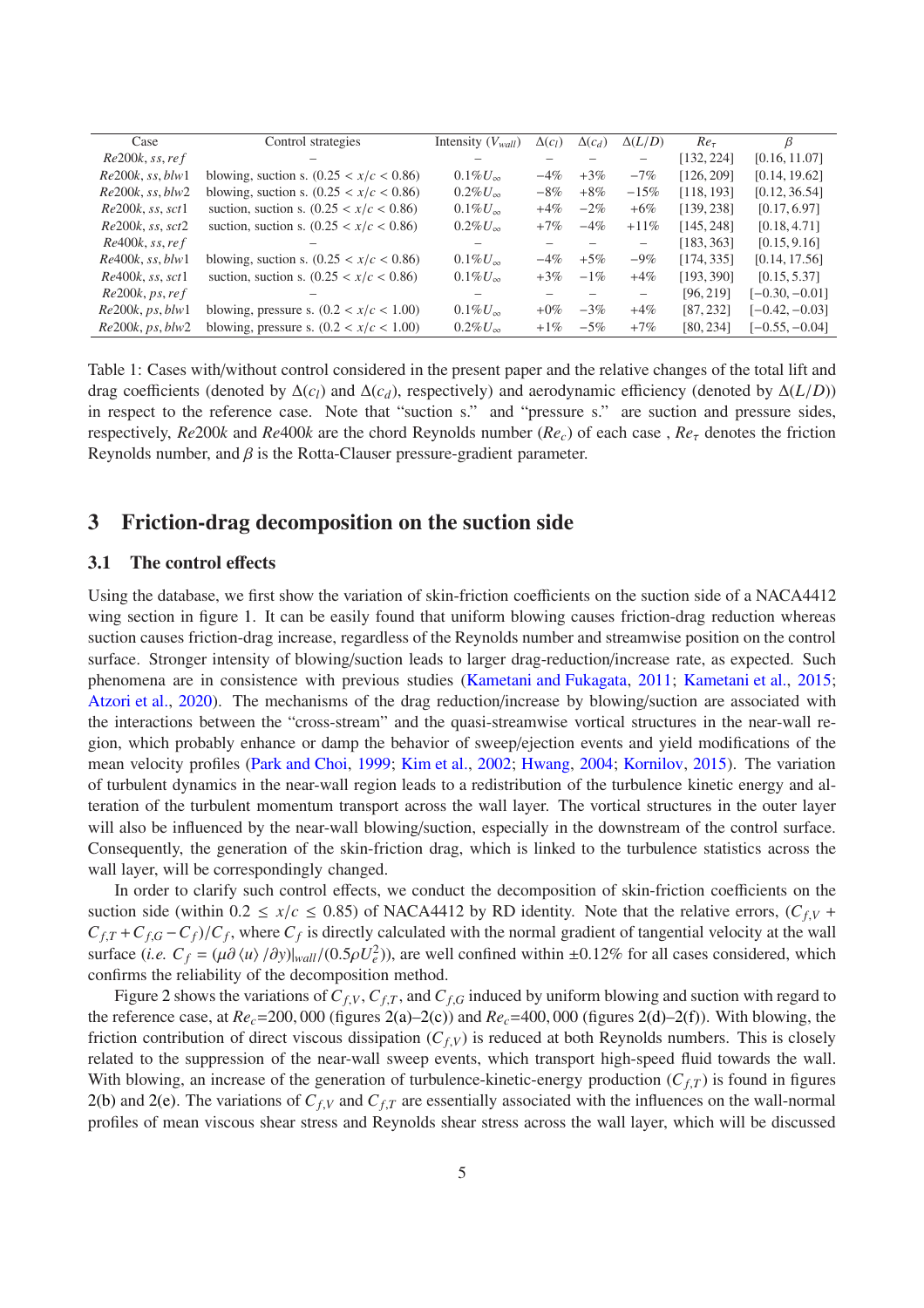<span id="page-5-2"></span><span id="page-5-1"></span>

<span id="page-5-0"></span>Figure 1: Variation of skin-friction coefficients on the suction side of a NACA4412 wing section at (*a*) *Re<sup>c</sup>* = 200, 000 and (*b*) *Re<sup>c</sup>* = 400, 000.

in Sec. [3.2.](#page-6-7)

As for the generation of the spatial growth  $(C_{f,G})$ , it is decreased by the blowing and the influence on  $C_{f,G}$ is stronger than that on  $C_{f,V}$  and  $C_{f,T}$ . To further clarify the cause of such variation, we trace back to its sub-constituents in equation [\(2\)](#page-3-0) and plot the variations of  $C_{f,C}$ ,  $C_{f,D}$ , and  $C_{f,P}$  in figure [3.](#page-7-0) In the cases with blowing, the generation of wall-normal convection  $(C_{f,C})$  and adverse pressure gradient  $(C_{f,P})$  is decreased, while that of streamwise development  $(C_{f,D})$  is increased. A slight turnup of  $C_{f,P}$  is observed near the trailing edge for the blowing cases (see figure [3\(c\)\)](#page-7-1), which probably relates to the fact that the boundary layer is approaching the condition of mean separation [\(Atzori et al.](#page-16-2), [2020](#page-16-2)). Generally, the positive variation of  $C_{f,D}$  is overcome by the negative influence on  $C_{f,C}$  and  $C_{f,P}$ , which consequently leads to the overall reduction of  $C_{f,G}$  by blowing [\(Mahfoze et al.](#page-18-9), [2019](#page-18-9)), as shown in figures [2\(c\)](#page-6-2) and [2\(f\).](#page-6-4) In Sec. [3.2,](#page-6-7) we will further analyze the wall-normal distributions of these friction constituents, to reveal the connection of the *Cf*−constituents with the turbulent dynamics across the boundary layer. With mass suction, the control effects on the *Cf*−constituents shown in figure [2](#page-6-0) and [3](#page-7-0) are opposite to those with blowing. Here we did not add more discussions on the suction cases for brevity.

In order to assess the control effects on the total skin-friction drag over the control surface, a parameter  $\bar{D}_{f,i}$ is introduced:

$$
\bar{D}_{f,i} = \int_{\Omega_{\text{ctr}}} \tau_{w,i} \left(\vec{t} \cdot \vec{n}\right) d\xi,\tag{3}
$$

where  $\tau_{w,i} = C_{f,i} \cdot (0.5 \rho U_e^2)$  is the decomposed component of wall-shear stress, with the subscript '*i*' working as a label to denote each  $C_f$ −constituent, *i.e.* '*V*', '*T*', '*G*', '*C*', '*D*', and '*P*' as mentioned in equations [\(1\)](#page-2-1) and [\(2\)](#page-3-0),  $\vec{t}$  and  $\vec{n}$  denote the unit vectors tangential to the airfoil surface and along the free-stream direction respectively,  $\xi$  is the curvilinear coordinate along the airfoil surface, and  $\Omega_{\rm cr}$  represents the area of the control surface. The change rate of  $\bar{D}_{f,i}$ , with respect to the uncontrolled reference case, is then defined as:

$$
R_i = \frac{\left(\bar{D}_{f,i} - \bar{D}_{f,i}^{\text{ref}}\right)}{\bar{D}_f^{\text{ref}}}.\tag{4}
$$

Figure [4](#page-8-0) shows the result of  $R_i$  under different control schemes at  $Re_c = 200,000$  and 400,000. It can be seen that *R<sub>i</sub>* appears to be linearly dependent on the control intensity of the blowing/suction, within −0.2% ≤  $V_{\text{wall}}/U_{\infty} \leq 0.2\%$ . However, note that this might not always be true when  $V_{\text{wall}}/U_{\infty}$  becomes much larger, and needs to be validated in the future work. Among the decomposed constituents, the most significant control effect lies on the friction constituent of spatial growth of the flow  $(C_{f,G})$ , with its sub-constituents primarily correlated with the convection, streamwise growth, and pressure gradient in the outer region [\(Fan et al.](#page-17-5), [2020a](#page-17-5)). This reveals that the tremendously influenced outer-layer dynamics play an important role in the drag control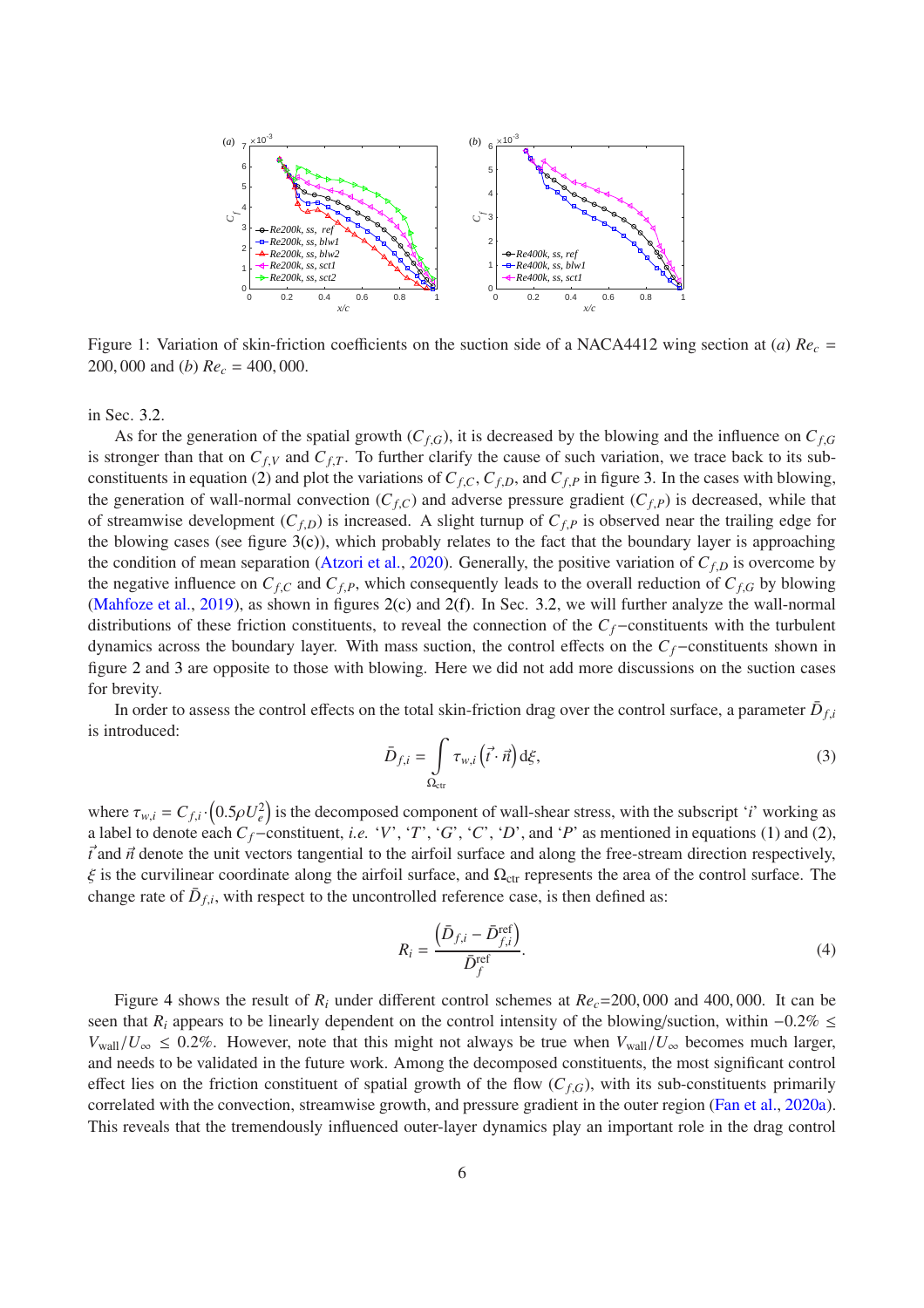<span id="page-6-5"></span><span id="page-6-2"></span><span id="page-6-1"></span>

<span id="page-6-6"></span><span id="page-6-4"></span><span id="page-6-3"></span><span id="page-6-0"></span>Figure 2: Variation of  $(a, d)$   $C_{f,V}$ ,  $(b, e)$   $C_{f,T}$ , and  $(c, f)$   $C_{f,G}$  with regard to the reference case on the suction side of a NACA4412 wing section at  $(a − c)$   $Re_c = 200,000$  and  $(d − f)$   $Re_c = 400,000$ . (The superscript of "*ref*" represents the reference case without control. Legends in  $(a-c)$  refer to figure [1\(a\),](#page-5-1) while those in  $(d-f)$ refer to figure [1\(b\).](#page-5-2))

with blowing/suction. Moreover, weak Reynolds-number effects are found, especially for  $R_V$  and  $R_G$ , where a stronger control effect is achieved at higher Reynolds number which to some extent validates the theoretical estimation by [Kametani and Fukagata](#page-18-2) [\(2011](#page-18-2)).

#### <span id="page-6-7"></span>3.2 Wall-normal distributions of the *Cf*−constituents

To answer the question that how uniform blowing/suction specifically influences the sources of skin-friction generation, the wall-normal distributions of the decomposed *Cf*−constituents across the boundary layer are investigated. As *C<sup>f</sup>* and its constituents vary along the streamwise direction on the wing surface, we only discuss the wall-normal contributions of the  $C_f$ −constituents at  $x/c \approx 0.75$ , where the friction Reynolds numbers are *Re*<sup>τ</sup> ≈ 224, 205, 180, 237, 245, 362, 332, and 387 in the case of "*Re*200*k*, *ss*,*re f* ", "*Re*200*k*, *ss*, *blw*1", "Re200k, ss, blw2", "Re200k, ss, sct1", "Re200k, ss, sct2", "Re400k, ss, ref", "Re400k, ss, blw1", and "Re400k, ss, sct1" respectively. Similar conclusions can be drawn at other positions within  $0.2 \le x/c \le 0.85$ , and the results are not shown here for simplicity.

The *C*<sup> $<sup>f</sup>$ −constituents are expressed in intrinsic scales as:</sup></sup>

<span id="page-6-8"></span>
$$
C_{f,V} = 2/U_e^{+3} \int_0^\infty \left(\frac{\partial \langle u \rangle^+}{\partial y^+}\right)^2 dy^+, \tag{5}
$$

$$
C_{f,T} = 2/U_e^{+3} \int_0^\infty \langle -u'v'\rangle^+ \frac{\partial \langle u\rangle^+}{\partial y^+} dy^+, \tag{6}
$$

$$
C_{f,G} = 2/U_e^{+3} \int_0^\infty (\langle u \rangle^+ - U_e^+) \frac{\partial}{\partial y^+} \left( \frac{\partial \langle u \rangle^+}{\partial y^+} - \langle u'v' \rangle^+ \right) dy^+, \tag{7}
$$

where the superscript + denotes normalization by viscous units, *i.e.* friction velocity  $u<sub>\tau</sub>$  and viscous length scale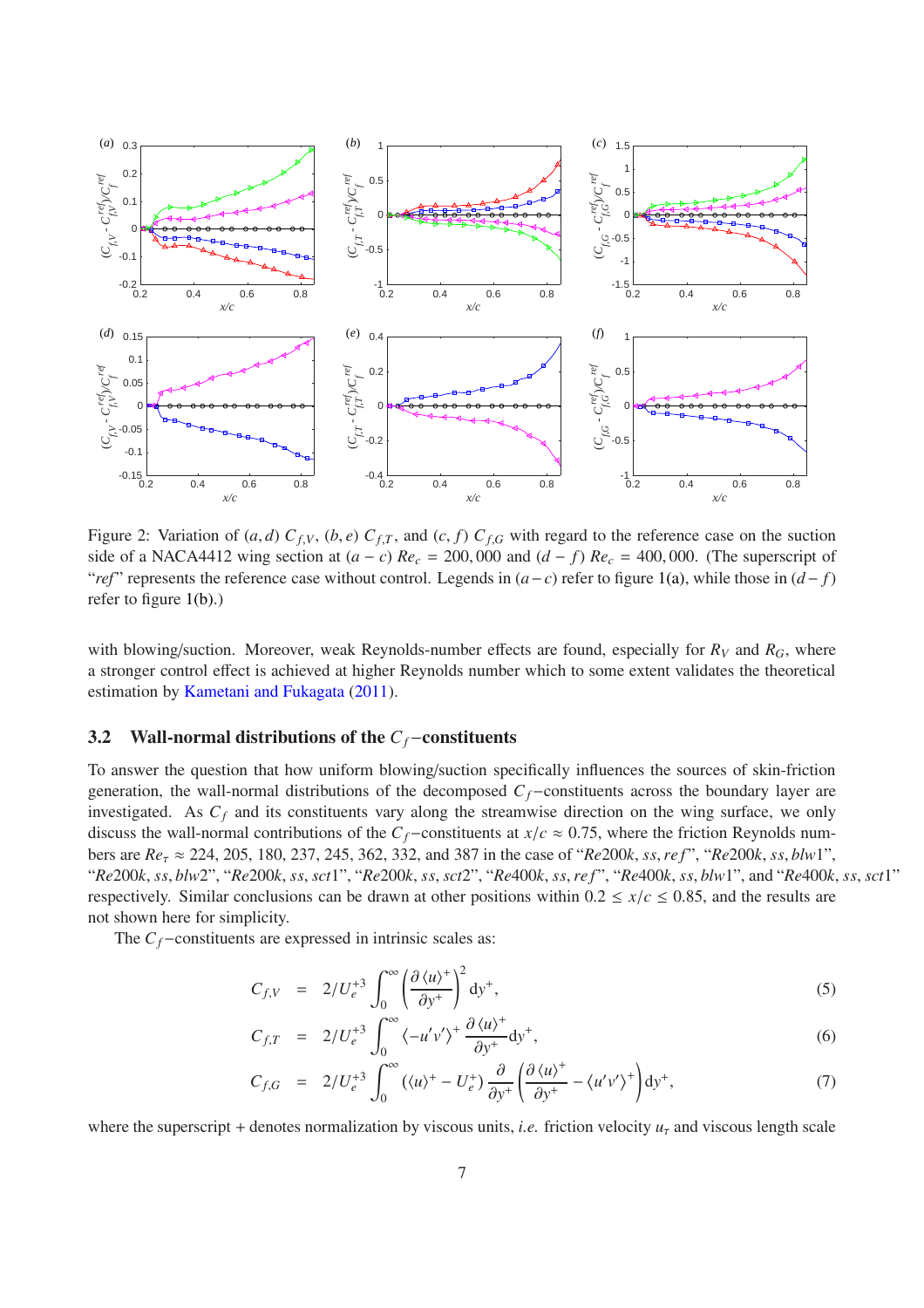<span id="page-7-1"></span>

<span id="page-7-0"></span>Figure 3: Variation of  $(a, d)$   $C_{f,C}$ ,  $(b, e)$   $C_{f,D}$ , and  $(c, f)$   $C_{f,P}$  with regard to the reference case on the suction side of a NACA4412 wing section at  $(a − c)$   $Re_c = 200,000$  and  $(d − f)$   $Re_c = 400,000$ .

δ<sup>ν</sup> = ν/*u*τ.

Figure [5](#page-9-0) shows the wall-normal distributions of the pre-multiplied integrand of  $C_{f,V}$ ,  $C_{f,T}$ , and  $C_{f,G}$  in equations  $(5)-(7)$  $(5)-(7)$ , as a function of  $y^+$ . The semi-logarithmic plots retain the advantage that the areas beneath the curves directly yield the total generation of the constituents. Comparisons between figures [5\(a\)](#page-9-1)[–5\(c\)](#page-9-2) for the cases at *Rec*=200, 000 and [5\(d\)–](#page-9-3)[5\(f\)](#page-9-4) for the cases at *Rec*=400, 000 confirms that the Reynolds-number variation does not change the conclusions which will be presented in the following from a qualitative perspective.

For the distribution of *Cf*,*V*−contributions, two peaks are respectively observed in the near-wall and outer region of APG-TBLs. Most of the  $C_{f,V}$ -contributions come from the inner region ( $y^+$  < 30), indicating that the viscous dissipation is mostly concentrated in the near-wall region, as expected. In the meantime, a secondary peak appears in the outer region, which is probably due to the energy enhancement by APG [\(Tanarro et al.,](#page-19-15) [2020](#page-19-15); [Sanmiguel Vila et al.](#page-19-22), [2020](#page-19-22)). The secondary peak is absent in the ZPG-TBLs even at higher friction Reynolds number up to  $Re_\tau = 1270$  [\(Fan et al.](#page-17-3), [2019b](#page-17-3)). When uniform blowing/suction is applied, the locations of inner peaks are fixed at a wall-normal distance of  $y^+ \approx 5.0 - 6.0$ , regardless of the control scheme. In the blowing cases, the inner peak of  $C_f$ <sub>*V*</sub>−contributions is reduced whereas the outer peak is increased, suggesting a lowered mean shear in the near-wall region while enhanced in the outer region due to the lifting-up of boundary layer [\(Kornilov](#page-18-14), [2015](#page-18-14)), which is also validated by showing the wall-normal gradient of the tangential velocity in figures [6\(a\)](#page-10-0) and [6\(c\).](#page-10-1) This reveals that blowing has different actions in different sub-layers, namely inhibiting the contribution of inner-layer dynamics to skin-friction generation while promoting that of outerlayer dynamics. When blowing intensity is up to 0.2%, the outer-layer contributions seem to be comparable to the inner-layer contributions. On the other hand, suction behaves quite opposite for all constituents, which will not be repeated hereafter.

Similar inner and outer peaks are also observed in the pre-multiplied distribution of *Cf*,*T*−contributions, as shown in figures [5\(b\)](#page-9-5) and [5\(e\),](#page-9-6) with the former well collapsed at the inner-scaled wall-normal distance  $y^+ \approx 16.0 - 17.0$ . It can be found that the outer-layer motions dominate the contributions of  $C_{f,T}$ , although the *Re*<sup>τ</sup> is lower than 400, which is much different from the features in ZPG-TBLs [\(Fan et al.,](#page-17-3) [2019b](#page-17-3)). The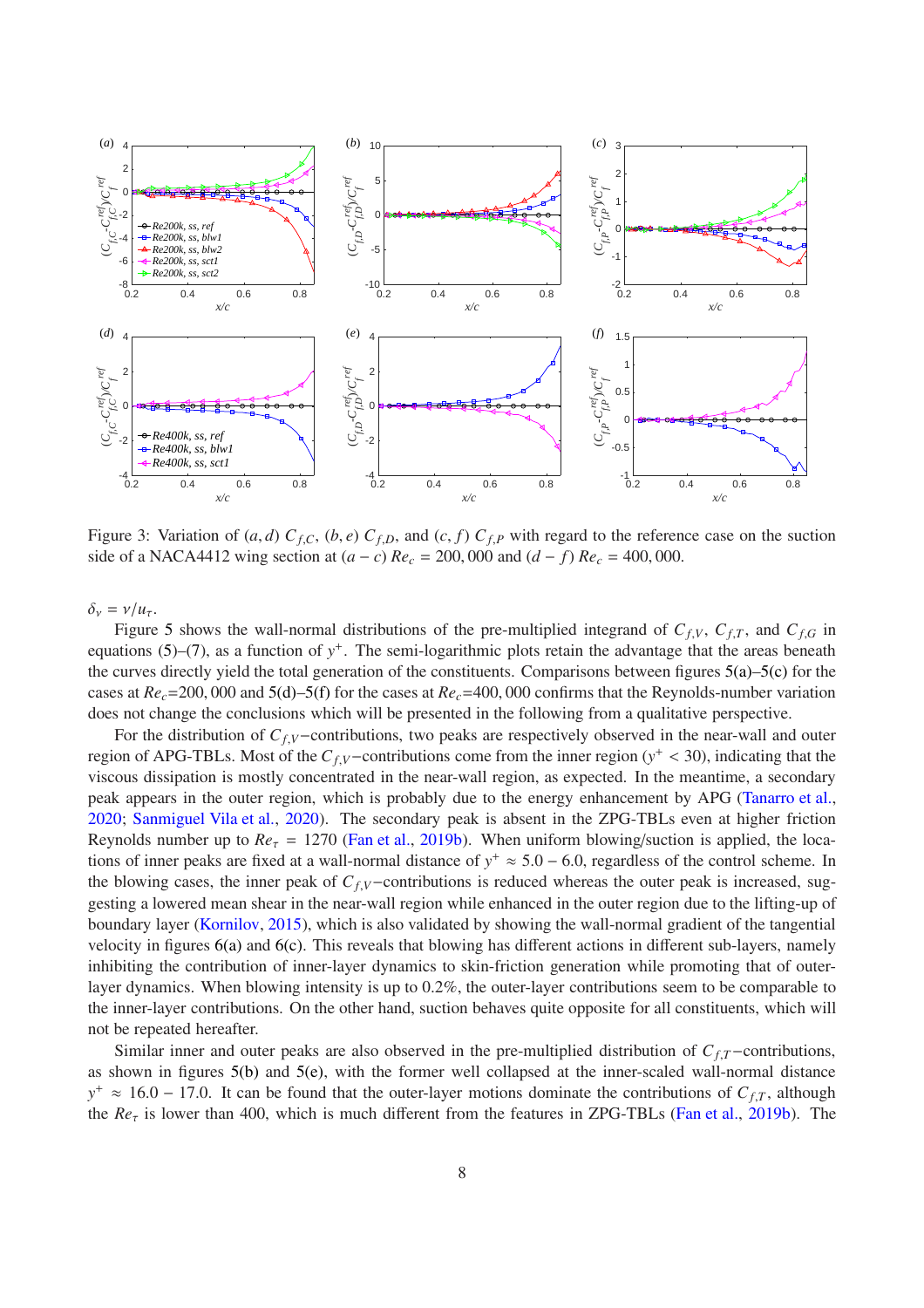

<span id="page-8-0"></span>Figure 4: Total friction-drag change rate as a function of control intensity ( $V_{wall}/U_{\infty}$ ) on the suction side of a NACA4412 wing section.

prominent peak in the outer region suggests the energization of large-scale outer motions by APGs [\(Harun et al.,](#page-17-9) [2013](#page-17-9)). When blowing is applied, the inner peak of *C*<sub>*f*</sub>,*T*−contributions is reduced, while the outer peak is increased. This phenomenon is linked to the wall-normal distributions of the wall-normal velocity gradient and Reynolds shear stress, as shown in figure [6.](#page-10-2) With blowing, the wall-normal velocity gradients are suppressed significantly in the near-wall region, probably resulting from the damping of the near-wall sweep motions. On the other hand, in the outer layer, the Reynolds shear stress is amplified by the blowing. These two actions are consequently responsible for the changes of the inner and outer peaks in the distribution of *Cf*,*T*−contributions.

As for the distribution of *Cf*,*G*−contributions in figures [5\(c\)](#page-9-2) and [5\(f\),](#page-9-4) negative contributions are observed within  $y^+ \le 80$  for the uncontrolled reference case at  $Re_c$ =200,000 ( $y^+ \le 130$  at  $Re_c$ =400,000), and positive values beyond this region. This differs from the result in ZPG-TBLs: *Cf*,*<sup>G</sup>* always remains positive across the wall layer [\(Fan et al.](#page-17-5), [2020a](#page-17-5)). Blowing enhances both the negative and positive distributions, as the strengthened adverse pressure gradient promotes a more pronounced growth of the boundary layer and a more prominent outer region [\(Vinuesa et al.,](#page-19-8) [2018](#page-19-8)).

In contrast to the wall-normal distributions as a function of  $y^+$  shown in figure [5,](#page-9-0) figure [7](#page-11-0) plots their profiles as a function of *y*/ $\delta$ <sub>99</sub>. The outer-peak locations of  $C_{f,V}$ −,  $C_{f,T}$ −, and  $C_{f,G}$ −contributions normalized by the outer scale are well-collapsed at  $y/\delta_{99} \approx 0.7, 0.53$ , and 0.65, respectively, as marked with vertical dashed lines in figure [7,](#page-11-0) regardless of the control scheme and Reynolds number. These phenomena are consistent with our previous finding [\(Fan et al.,](#page-17-5) [2020a](#page-17-5)), *i.e.* the inner-peak locations (in *Cf*,*V*− and *Cf*,*T*−contribution) exhibit good scaling in the inner unit ( $\delta_y$ ), and the outer-peak locations in the outer unit ( $\delta_{99}$ ), regardless of the friction Reynolds number, the magnitude of APG and its development history. This finding suggests that self similarity is exhibited in inner or outer scales for the turbulence statistics associated with the friction-drag generation.

The generation of  $C_{f,G}$  results from a counterbalance between the negative work done by  $C_{f,C}$  and  $C_{f,P}$ and the positive work by  $C_{f,D}$ . Figure [8](#page-12-1) quantifies their wall-normal distributions, and only the outer scaling by  $\delta_{99}$  is applied herein. Good collapses of the peak locations are also observed at  $y/\delta_{99} \approx 0.59$ , 0.56, and 0.43 for *Cf*,*C*−, *Cf*,*D*−, and *Cf*,*P*−contributions, respectively. In the blowing cases, the APG effects, a fact that promotes the population/energization of outer-layer structures [\(Harun et al.](#page-17-9), [2013](#page-17-9)), are strengthened. Meanwhile, the wall-normal convection and the streamwise boundary-layer growth are intensified in the outer region [\(Vinuesa et al.](#page-19-8), [2018](#page-19-8)). Therefore, in an absolute sense, the generations of the components ( $C_{f,C}$ ,  $C_{f,D}$ , and  $C_{f,P}$ ) are all enhanced. Thereinto, as the convection and pressure gradient do negative work for the friction-drag generation, blowing acts to reduce the  $C_{f,C}$ − and  $C_{f,P}$ −contributions. On the other hand, the positive contribution of  $C_{f,D}$  is increased, as shown in figures [8\(b\)](#page-12-2) and [8\(e\).](#page-12-3) These three components counterbalance each other. The negative *Cf*,*C*− and *Cf*,*P*−contributions are responsible for the *Cf*,*<sup>G</sup>* reduction in the near-wall region, whereas the positive  $C_{f,D}$ −contributions is responsible for the increase of  $C_{f,G}$  in the outer region, as seen in figures [5\(c\)](#page-9-2) and  $5(f)$ .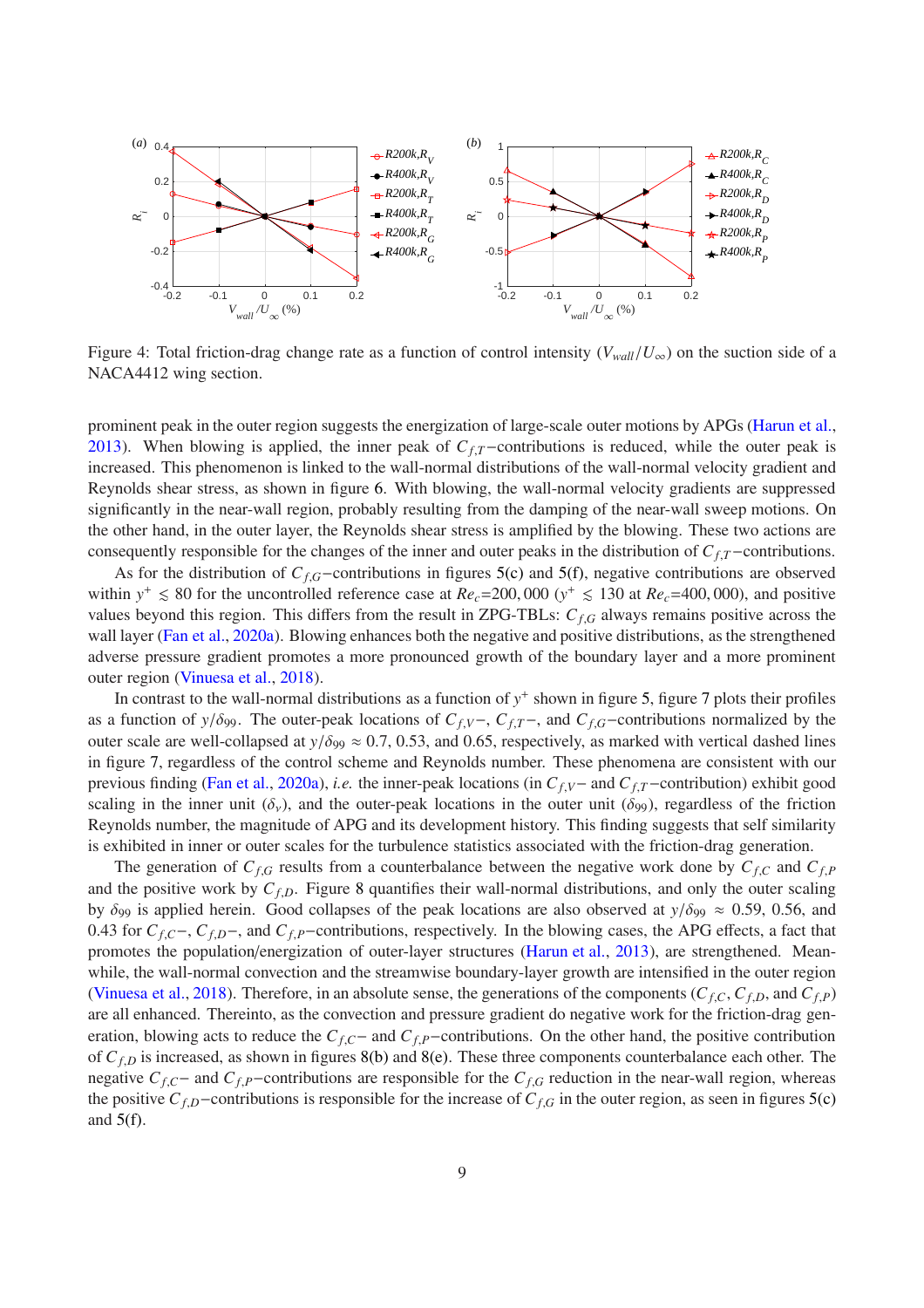<span id="page-9-5"></span><span id="page-9-2"></span><span id="page-9-1"></span>

<span id="page-9-6"></span><span id="page-9-3"></span><span id="page-9-0"></span>Figure 5: Pre-multiplied integrands of  $(a, d)$   $C_{f,V}$ ,  $(b, e)$   $C_{f,T}$ , and  $(c, f)$   $C_{f,G}$  at  $x/c \approx 0.75$ , as a function of  $y^+$ , on the suction side of a NACA4412 wing section at  $(a − c)$   $Re_c = 200,000$  and  $(d − f)$   $Re_c = 400,000$ .

#### 3.3 Contributions of small- and large-scale structures to the friction-drag generation

Firstly, we use empirical mode decomposition (EMD) [\(Huang et al.,](#page-17-7) [1998](#page-17-7)) to identity the small- and largescale turbulence structures. EMD is an adaptive mode-decomposition technique, which extracts characteristic wavelengths of non-stationary signals automatically without *a-priori* basis functions. It has been applied for wall-bounded turbulence [\(Agostini and Leschziner](#page-16-7), [2014](#page-16-7), [2019;](#page-16-9) [Cheng et al.](#page-16-5), [2019](#page-16-10); [Dogan et al.](#page-16-10), 2019), and details of the methodology of EMD can be found in [Huang et al.](#page-17-7) [\(1998](#page-17-7)). Here we just describe EMD very briefly.

With EMD, a raw temporal or spatial signal  $f(t)$  is decomposed into a sum of multiple intrinsic mode functions (IMFs) with a residual *R*(*t*):

<span id="page-9-4"></span>
$$
f(t) = \sum_{i=1}^{m} \text{IMF}_{i}(t) + R(t),
$$
\n(8)

where *m* is the number of IMFs. The IMFs are data-driven functions, representing components with different wavelengths or scales in the full field. In this study, the velocity fluctuations  $(u'$  and  $v')$  at the streamwise location  $x/a \approx 0.75$  are decomposed into four modes (three IMFs with a final residual). The first two modes represent the small-scale structures and the others characterize the large scales, which is justified based on a preliminary analysis (similar to the studies of [Agostini and Leschziner](#page-16-7) [\(2014,](#page-16-7) [2019](#page-16-9))).

The contours of spanwise pre-multiplied spectra of  $u'$  and  $v'$  scaled with friction velocities are plotted in figure [9](#page-13-1) for the  $Re<sub>c</sub> = 400,000$  cases. Similar features can also be found in the low-Reynolds-number (*Rec*=200, 000) cases, which are not shown here for brevity. In figure [9,](#page-13-1) the iso-contour levels marked with dashed and solid lines represent the spectra of small- and large-scale velocity fluctuations, respectively. These contour lines indicate 0.12, 0.42, and 0.72 of their maxima, from outside to inside. For the reference case, as shown in figure [9\(a\),](#page-13-2) the spectra of small-scale *u'* -structures peak at the wall-normal distance  $y^+ \approx 10$  with a spanwise wavelength  $\lambda_z^+ \approx 80$ , and those of large-scale *u'* -structures peak at  $y^+ \approx 100$  ( $y/\delta_{99} \approx 0.28$ ) with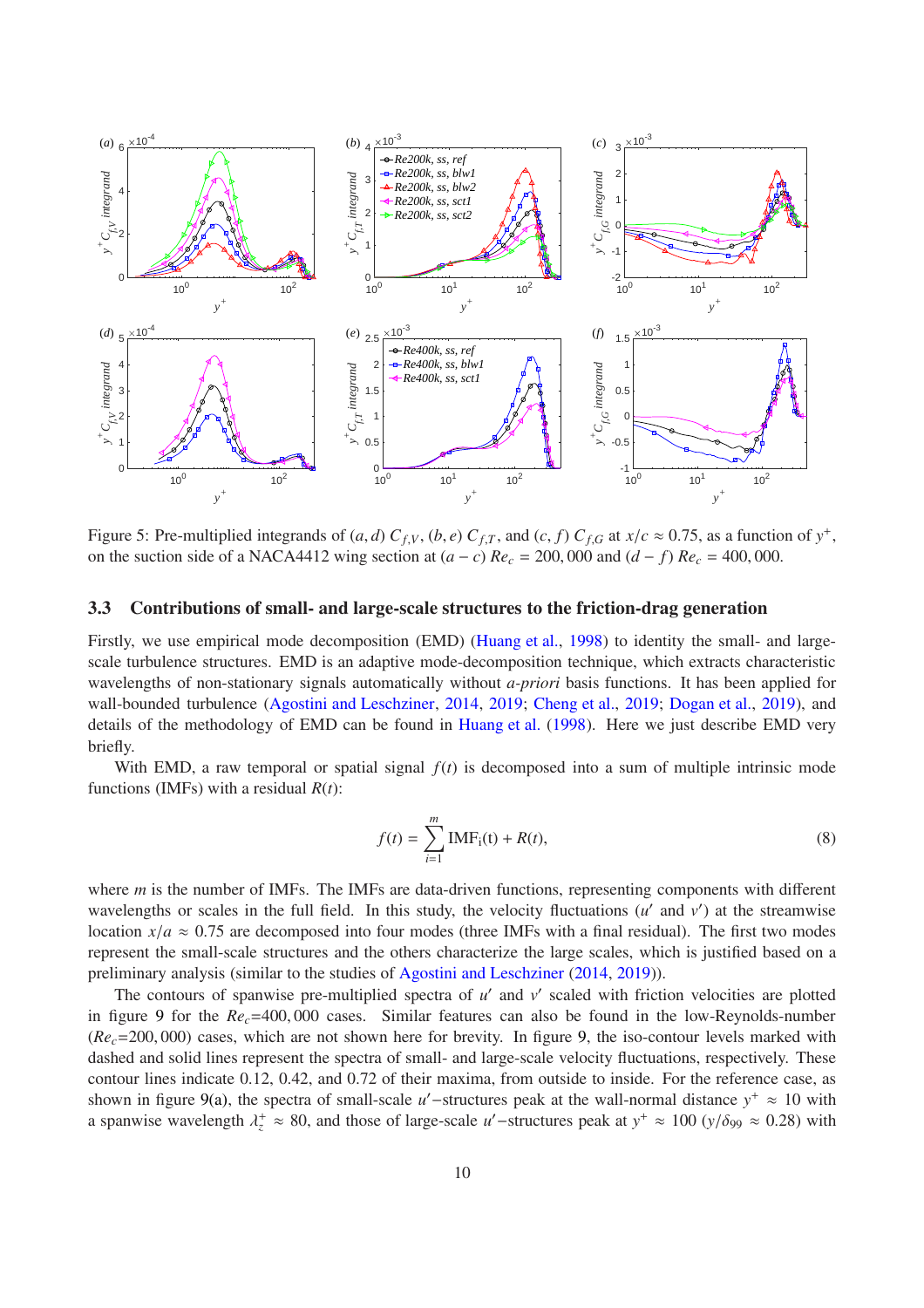<span id="page-10-0"></span>

<span id="page-10-2"></span><span id="page-10-1"></span>Figure 6: Profiles of (*a*, *c*) wall-normal velocity gradient and (*b*, *d*) Reynolds shear stress, on the suction side of a NACA4412 wing section at  $(a, b)$   $Re_c = 200,000$  and  $(c, d)$   $Re_c = 400,000$ .

 $\lambda_z^+ \approx 310 \, (\lambda_z/\delta_{99} \approx 0.85)$ . This observation is consistent with the study of [Cheng et al.](#page-16-5) [\(2019](#page-16-5)), that small-scale *u* ′−structures identified by EMD are representative of the near-wall coherent motions, whereas the large-scale *u* ′−structures characterize large-scale motions.

When blowing/suction is applied on the airfoil surface, such energy spectra are affected, as seen in figures [9\(b\)](#page-13-3) and [9\(c\).](#page-13-4) In the case of blowing, the small-scale structures are enhanced, and penetrate deeper into the outer region. The peak of spectra locates at  $(\lambda_z^+, y^+) \approx (80, 8)$ . Whereas suction has the opposite influence on the amplitude of small scales, with the peak location faintly influenced at  $(\lambda_z^+, y^+) \approx (90, 10)$ . As for the large-scale structures, they are enhanced by blowing, due to the energized large-scale motions, which agrees well with the conclusion drawn by [Kametani et al.](#page-18-5) [\(2015](#page-18-5)). The peak of large-scale spectra locates at  $(\lambda_z/\delta_{99}, y/\delta_{99}) \approx$  $(0.96, 0.33)$ . As shown in figure  $9(c)$ , suction trends to diminish the secondary peak in the outer region with the peak at  $(λ_z / δ_{99}, y / δ_{99}) \approx (0.93, 0.35)$ .

As for the *v* ′−structures shown in figures [9\(d\)](#page-13-5)[–9\(f\),](#page-13-6) the small- and large-scale structures have approximately the same spanwise wavelengths as the *u'* − structures, which is consistent with the EMD results of channel flows [\(Cheng et al.,](#page-16-5) [2019](#page-16-5)), suggesting that the decomposed two scales of *u* ′− and *v* ′−structures can be characterized with the same spanwise wavelength. Both the small- and large-scale *v*'−structures are greatly enhanced by blowing while reduced by suction. On the other hand, the wall-normal locations of the *v* ′−structures are much different from those of *u* ′−structures, because that the presence of wall prevents the normal velocity fluctuations from extending close to the near-wall region, in contrast to the wall-parallel component *u'*. As shown in figures [9\(d\)](#page-13-5)[–9\(f\),](#page-13-6) the small-scale spectra of *v'* are more intense beyond the buffer layer at  $y^+ \approx 50$ , with the spanwise wavelength scale  $\lambda_z^+$  peaking at around 80–100 for all of the three cases, and the large-scale *v*'-spectra peak around  $(\lambda_z/\delta_{99}, y/\delta_{99}) \approx (0.9, 0.35)$ .

Hereafter, we denote the small- and large-scale tangential and wall-normal velocity fluctuations as  $u'_s$ ,  $u'_l$ *l* ,  $v'_s$ , and  $v'_l$ *l* , respectively. Then the Reynolds stress is decomposed as:

$$
-\langle u'v'\rangle = -\langle u'_s v'_s\rangle - \langle u'_s v'_l\rangle - \langle u'_l v'_s\rangle - \langle u'_l v'_l\rangle, \tag{9}
$$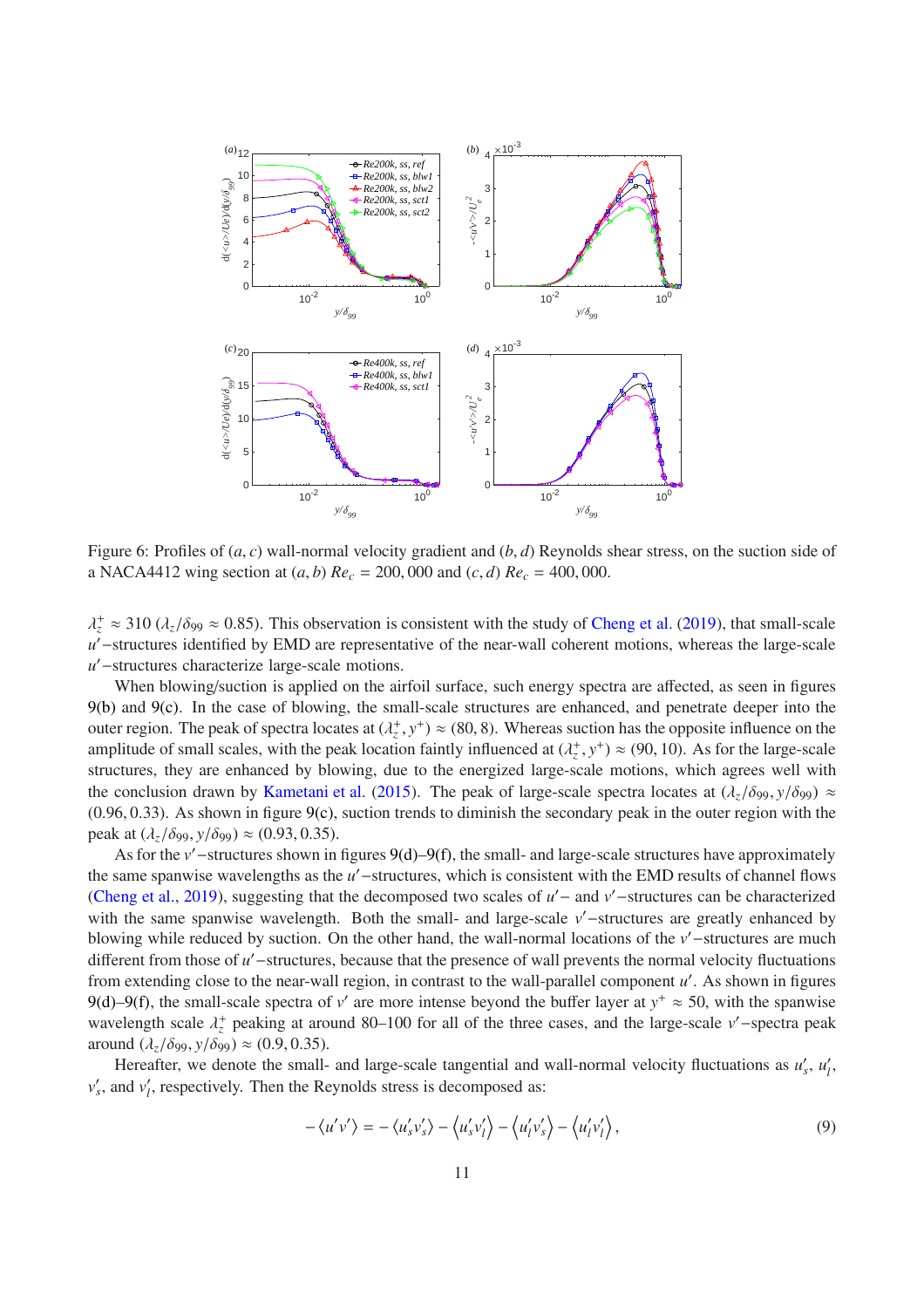

<span id="page-11-0"></span>Figure 7: Pre-multiplied integrands of  $(a, d)$   $C_{f,V}$ ,  $(b, e)$   $C_{f,T}$ , and  $(c, f)$   $C_{f,G}$ , as a function of  $y/\delta$ 99, on the suction side of a NACA4412 wing section at  $(a - c)$   $Re_c = 200,000$  and  $(d - f)$   $Re_c = 400,000$ .

where  $-\langle u'_s v'_s \rangle$  represents the Reynolds stress carried by small-scale structures,  $-\langle u'_l \rangle$ *l v* ′  $\binom{n}{l}$  represents the Reynolds stress associated with large-scale structures, and  $-\langle u'_s v'_l \rangle$  $\langle u_l' \rangle$  and  $-\langle u_l' \rangle$  $\langle v_s' \rangle$  denote the scale interactions from smallto large- and from large- to small-scale structures, respectively. Substituting these Reynolds-stress components into equation [\(6\)](#page-6-8), the term of TKE production  $(C_f)$  can be further divided into four parts, *viz.* 

<span id="page-11-1"></span>
$$
C_{f,T,ss} = 2/U_e^{+3} \int_0^\infty \langle -u'_s v'_s \rangle^+ \frac{\partial \langle u \rangle^+}{\partial y^+} dy^+, \tag{10}
$$

$$
C_{f,T,sl} = 2/U_e^{+3} \int_0^\infty \left\langle -u'_s v'_l \right\rangle^+ \frac{\partial \left\langle u \right\rangle^+}{\partial y^+} dy^+, \tag{11}
$$

$$
C_{f,T,ls} = 2/U_e^{+3} \int_0^\infty \left\langle -u'_l v'_s \right\rangle^+ \frac{\partial \left\langle u \right\rangle^+}{\partial y^+} dy^+, \tag{12}
$$

$$
C_{f,T,ll} = 2/U_e^{+3} \int_0^\infty \left\langle -u'_l v'_l \right\rangle^+ \frac{\partial \left\langle u \right\rangle^+}{\partial y^+} dy^+. \tag{13}
$$

Similar to the analysis in Sec. [3.2,](#page-6-7) we show the wall-normal distributions of the  $y^+$ -pre-multiplied integrands in equations [\(10\)](#page-11-1)–[\(13\)](#page-11-1) in figure [10.](#page-14-0) For the reference case without control, the small-scale motions play important roles both in the inner and outer region, as two comparable peaks are respectively observed there, as seen in figure [10\(a\).](#page-14-1) This is different from the phenomenon in channel flows [\(Agostini and Leschziner,](#page-16-9) [2019](#page-16-9)) and ZPG-TBLs, since the APG strengthens the energy of small-scale structures in the outer region [\(Tanarro et al.,](#page-19-15) [2020](#page-19-15)). Whereas the large-scale structures dominate the production of  $C_{f,T}$  in the outer region, which is associated with the enhanced generation of large-scale motions in APG-TBLs [\(Lee and Sung,](#page-18-15) [2008](#page-18-15); [Harun et al.,](#page-17-9) [2013;](#page-17-9) [Vinuesa et al.](#page-19-8), [2018](#page-19-8)). When blowing is applied, the distributions of *Cf*,*T*,*ss*−contribution and *C*<sub>f</sub>,*T*,*ll*−contribution in the outer region are shifted upwards, suggesting that the wall-normal mass flux enhances the outer fluctuations of both small- and large-scale structures. Comparison between  $C_{f,T,ss}$  and  $C_{f,T,ll}$  indicates that the blowing raises the relative importance of large scales with respect to the small ones. In addition, the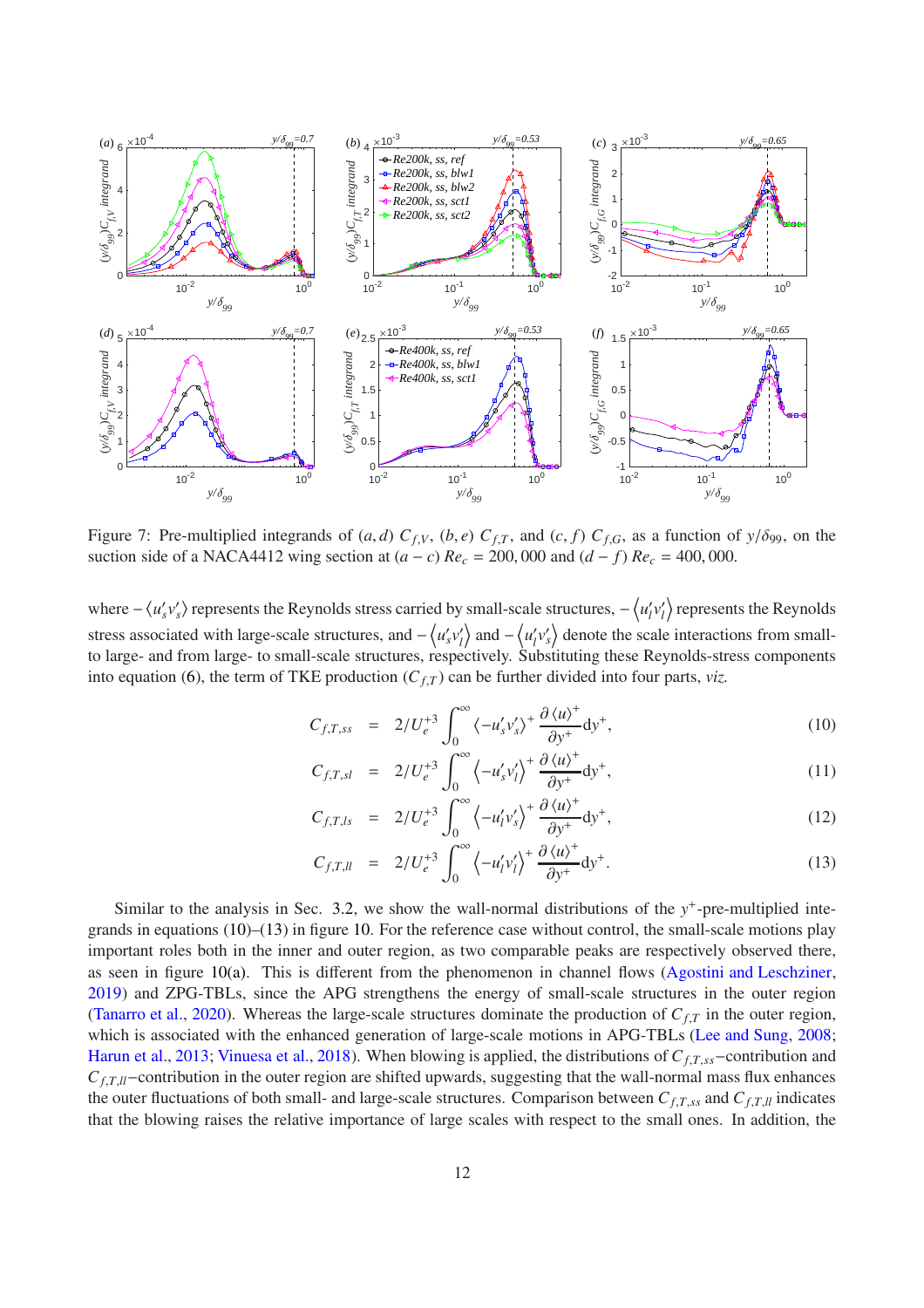<span id="page-12-2"></span>

<span id="page-12-3"></span><span id="page-12-1"></span>Figure 8: Pre-multiplied integrands of  $(a, d)$   $C_{f,C}$ ,  $(b, e)$   $C_{f,D}$ , and  $(c, f)$   $C_{f,P}$ , as a function of  $y/\delta_{99}$ , on the suction side of a NACA4412 wing section at  $(a - c)$   $Re<sub>c</sub> = 200,000$  and  $(d - f)$   $Re<sub>c</sub> = 400,000$ .

scale interactions ( $C_{f,T,sl}$  and  $C_{f,T,ls}$ ) mainly exhibited in the outer region are not very sensitive to the control schemes.

In order to further check the role of small- and large-scale motions in the generation of turbulence-kineticenergy production, figure [11](#page-14-2) quantifies their integrations normalized by *Cf*,*<sup>T</sup>* itself. We can find that the blowing and suction have opposite influences on the contributions of small- and large-scale motions, that is, blowing is able to enhance the contribution of large-scales and to suppress the contribution of small-scales, whereas suction behaves contrarily. As for the scale-interactions, *i.e.*  $C_{f,T,s}$  and  $C_{f,T,l,s}$ , they account for approximately 20% of the total  $C_{f,T}$  and remain almost unchanged with different control strategies.

## <span id="page-12-0"></span>4 Friction-drag decomposition on the pressure side

In this section, we pay attention to the pressure side of a NACA4412 wing section, where the TBLs are subjected to favorable pressure gradients. Figure [12](#page-15-0) shows the skin-friction coefficients on the pressure side of the airfoil. In spite of the favorable pressure gradients, blowing is still able to reduce the friction drag. Whereas, the skin-friction coefficients are no longer decreased monotonously with regard to *x*/*c* if compared with those on the suction side of the airfoil, which may be caused by the coupling influences of  $Re<sub>\tau</sub>$  and FPGs [\(Atzori et al.,](#page-16-2) [2020](#page-16-2)). The relative errors ( $[C_{f,V} + C_{f,T} + C_{f,G} - C_f]/C_f$ ) of the friction-drag decomposition are limited within ±0.03%.

Key points of the decomposition results on the pressure side are listed below:

• The variations of  $C_{f,V}$ ,  $C_{f,T}$ , and  $C_{f,G}$  (see figures [13\(a\)–](#page-16-13)[13\(c\)\)](#page-16-14) are similar to the results on the suction side, that is, by blowing,  $C_{f,V}$  and  $C_{f,T}$  are decreased, and  $C_{f,G}$  is reduced. As for the sub-constituents of  $C_{f,G}$  in figures [13\(d\)](#page-16-15)[–13\(f\),](#page-16-16) blowing reduces  $C_{f,C}$ , similar to the observations on the suction side; however, differently, blowing just increases  $C_{f,D}$  until  $x/c \approx 0.85$  and then decreases; in contrary to the control effects on the suction side, *Cf*,*<sup>P</sup>* is increased, suggesting that blowing strengthens the FPG on the pressure side of NACA4412. Stronger intensity of blowing leads to larger increases or decreases of the constituents.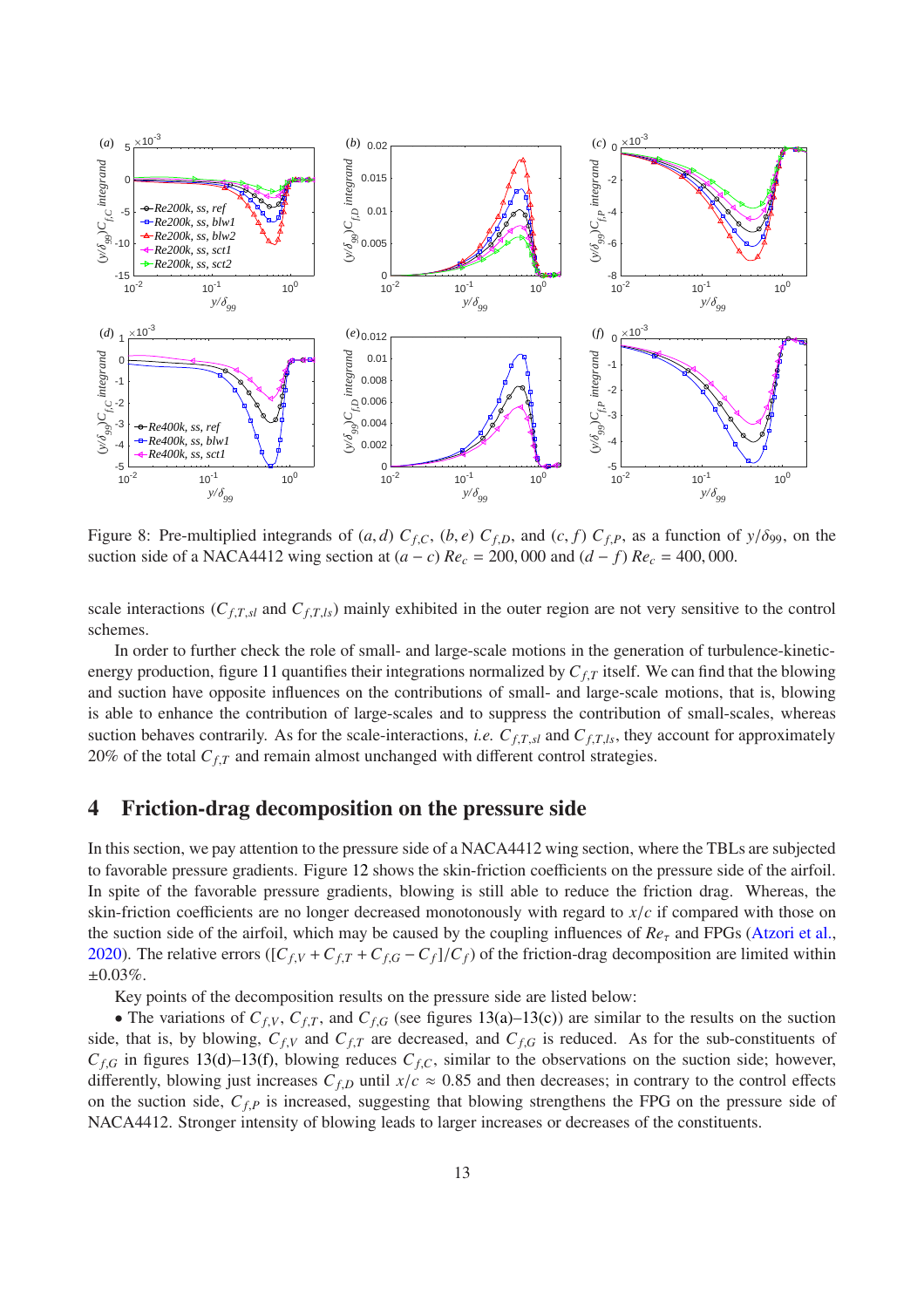<span id="page-13-4"></span><span id="page-13-3"></span><span id="page-13-2"></span>

<span id="page-13-6"></span><span id="page-13-5"></span><span id="page-13-1"></span>Figure 9: Spanwise pre-multiplied spectra of the tangential and normal velocity fluctuations on the suction side of a NACA4412 wing section at  $Re_c = 400,000$  (*a*, *c*) without control, with (*b*, *e*) uniform blowing and (*c*, *f*) uniform suction. The nephogram represents the spectra of the full field; the dashed and solid contour lines represent those of small and large scales, respectively.

• Again, near-linear dependence of  $R_i$  on the intensity of blowing is still observed within the range of  $V_{wall}/U_{\infty}$  under scrutiny, as seen in figure [14.](#page-17-10)

• At  $x/c \approx 0.75$  (similar features are observed at other positions), the wall-normal distributions of the *Cf*−constituents are plotted in figure [15.](#page-17-11) With the presence of FPG, the outer peak of *Cf*,*<sup>V</sup>* is barely legible, and the outer peak of  $C_{f,T}$  is comparable to the inner one, which are different from the results on the suction side. With blowing, the outer peak of  $C_{f,T}$  is also increased however by a lesser amount, probably because that the FPG attenuates the outer-layer Reynolds shear stress and the production of turbulence kinetic energy [\(Harun et al.](#page-17-9), [2013](#page-17-9)). In figure [16,](#page-18-16) different from the observation in figure [8,](#page-12-1) the generation of *Cf*,*<sup>C</sup>* mainly arises from the inner-layer dynamics on the pressure side of the airfoil.

• The peak locations in figures [15](#page-17-11) and [16](#page-18-16) are well collapsed when normalized by inner or outer units. It suggests that the self-similar features of turbulence statistics will not be affected by the presence of FPG. Note that the distributions in figures [15\(a\)](#page-17-12)[-15\(c\)](#page-17-13) are not plotted as a function of  $y/\delta_{99}$  since the friction Reynolds numbers of these three cases at  $x/c \approx 0.75$  are very similar, being  $Re_\tau \approx 177$ , 185, and 187 in the case of "*Re*200*k*, *ps*,*re f* ", "*Re*200*k*, *ps*, *blw*1", and "*Re*200*k*, *ps*, *blw*2", respectively.

• At last, EMD was not conducted, since the inner-outer scale separation is less evident in the FPG-TBLs at such low  $Re<sub>\tau</sub>$  than those on the suction side of the airfoil.

## <span id="page-13-0"></span>5 Conclusion

We employed the RD identity in conjunction with empirical mode decomposition (EMD) to study the control effects of uniform blowing and suction on the generation of mean friction drag on a NACA4412 airfoil at chord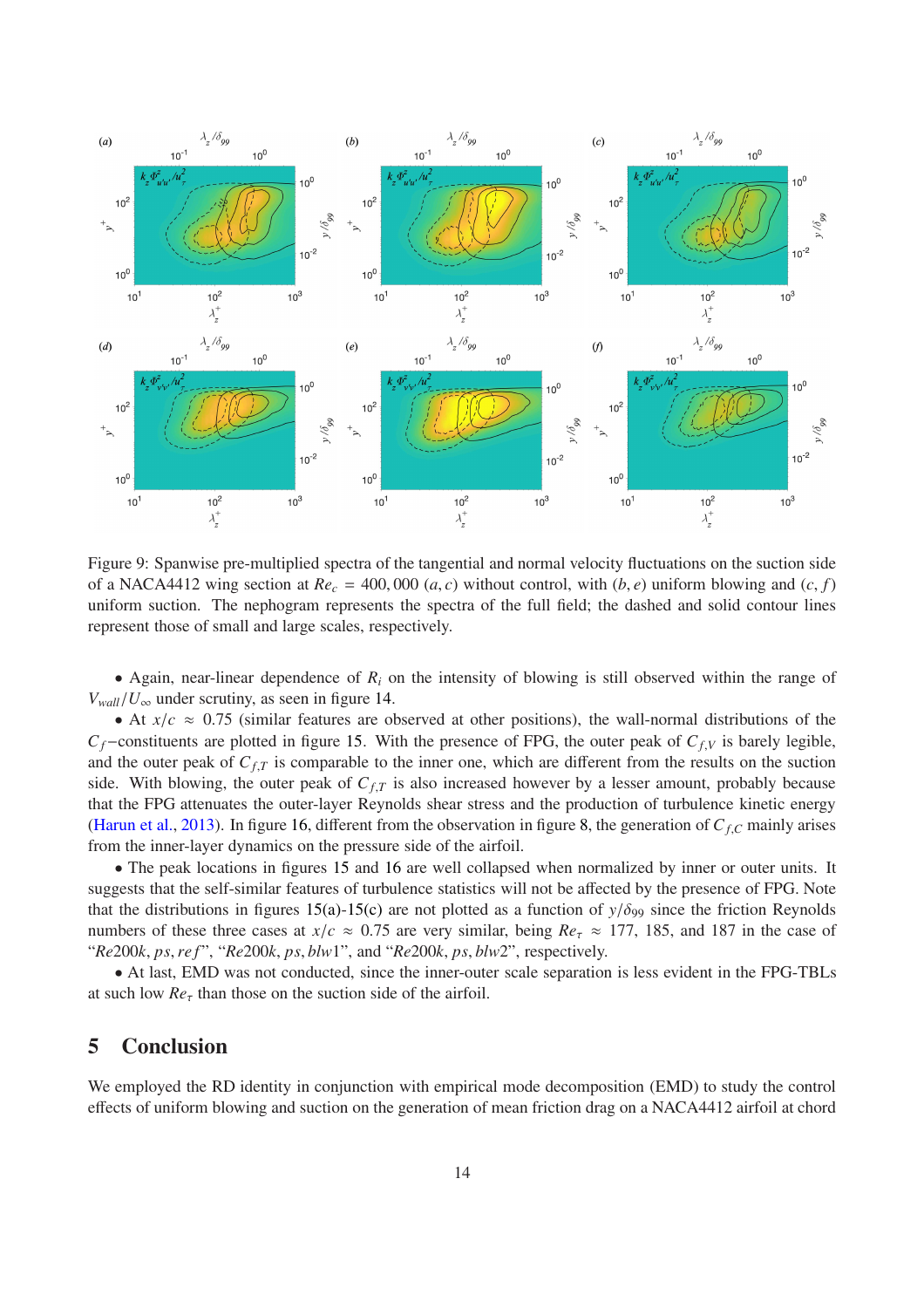<span id="page-14-1"></span>

<span id="page-14-0"></span>Figure 10: Pre-multiplied integrands of  $C_{f,T,i}$  as a function of  $y^+$  on the suction side of a NACA4412 wing section at  $Re_c = 400,000$  (*a*) without control, with (*b*) uniform blowing and (*c*) uniform suction. Note that the premultiplication factor is *y* + .



<span id="page-14-2"></span>Figure 11: Scale-specific contributions ( $C_{f,T,ss}$ ,  $C_{f,T,sl}$ ,  $C_{f,T,ls}$ , and  $C_{f,T,ll}$  normalized by  $C_{f,T}$  itself) on the suction side of the NACA4412 wing section at  $Re<sub>c</sub> = 400,000$  (*a*) without control, with (*b*) uniform blowing and (*c*) uniform suction.

Reynolds numbers *Rec*=200, 000 and 400, 000. In general, blowing reduces the mean friction drag, and suction increases the friction drag, both on the suction and pressure sides of the airfoil. With the RD identity, the mean friction drag on the airfoil is decomposed into three components, associated with viscous dissipation  $(C_f, V)$ , turbulence-kinetic-energy production ( $C_{f,T}$ ), and spatial growth of the flow ( $C_{f,G}$ ), respectively. The  $C_{f,G}$  component is further decomposed into three terms related to the mean wall-normal convection  $(C_{f,C})$ , streamwise development ( $C_{f,D}$ ), and the pressure gradient ( $C_{f,P}$ ). The effects of suction on these  $C_f$ −constituents are quite opposite to those of blowing, thus we just summarize the key conclusions in the blowing cases.

For the adverse-pressure-gradient turbulent boundary layers on the suction side of the airfoil, concluding remarks are listed as below:

• Blowing reduces the generation of  $C_{f,V}$  and  $C_{f,G}$ , while increases that of  $C_{f,T}$ . The drag reduction with blowing is mostly attributed to  $C_{f,G}$ , which results from the decreased  $C_{f,C}$  and  $C_{f,P}$ , which overwhelm the increase in  $C_{f,D}$ . The integrated  $C_f$ −constituents over the control surface are observed to be linearly dependent on the intensity of blowing, and weakly influenced by the chord Reynolds number (at least within the parameters we considered).

• Wall-normal distributions of the *Cf*−constituents at *x*/*c* ≈ 0.75 are checked to clarify how the control schemes impact the sources of friction-drag generation. With blowing, the generation of  $C_f$ , which is mainly related to the inner-layer dynamics, is suppressed in the inner region  $(y^+ < 30)$ , while it is enhanced in the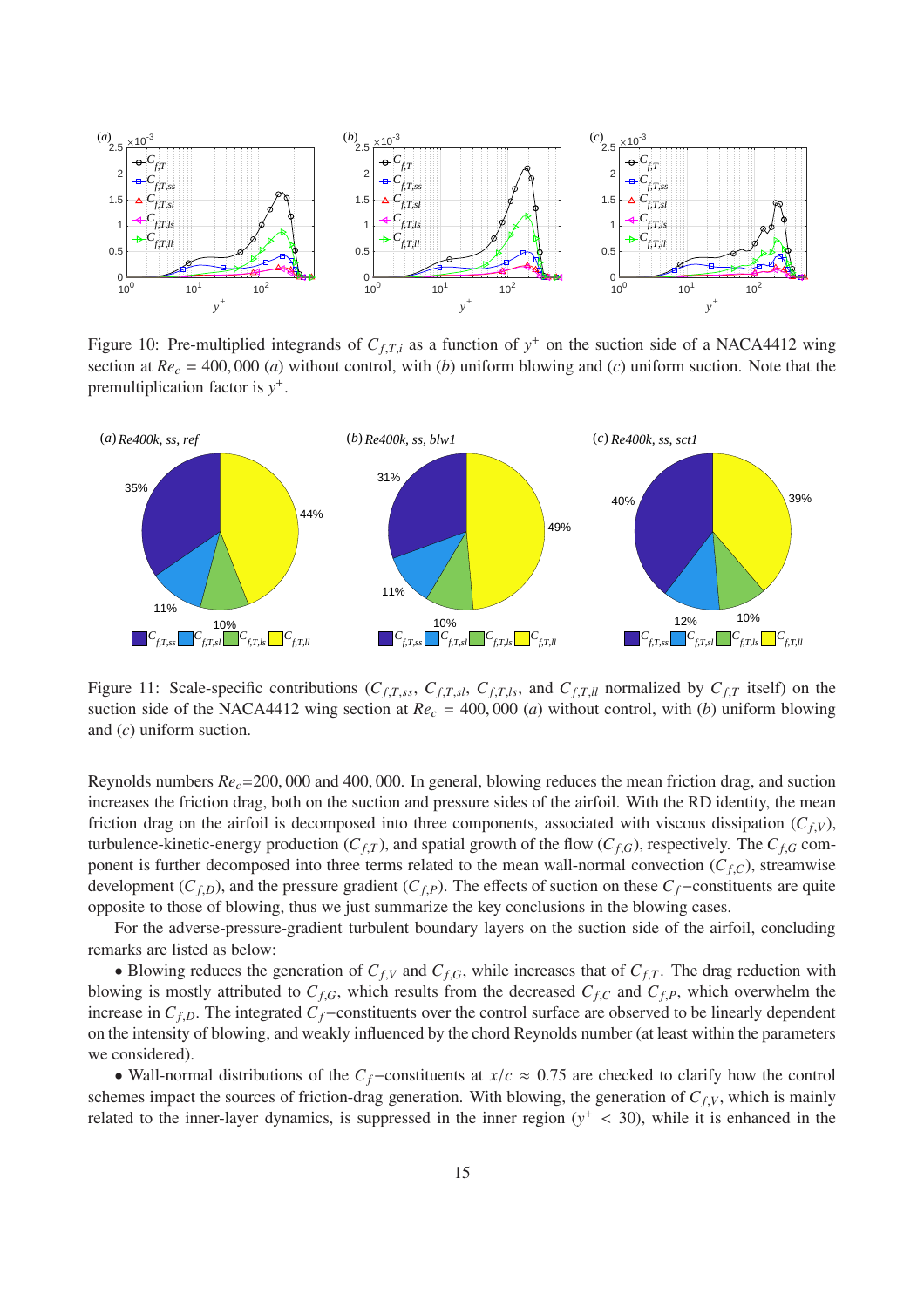

<span id="page-15-0"></span>Figure 12: Variation of skin-friction coefficients on the pressure side of the NACA4412 wing section at *Re<sup>c</sup>* = 200, 000.

outer region. Contrarily, the generation of  $C_f$ , mainly originats from the outer-layer motions, is amplified by the blowing. These phenomena are linked to the variations of the wall-normal velocity gradients and Reynolds shear stresses in the wall-normal direction. The generation of *Cf*,*<sup>G</sup>* results from a counterbalance between the negative work done by  $C_{f,C}$  and  $C_{f,P}$  and the positive work by  $C_{f,D}$ . Blowing is able to enhance the generation of all sub-components, as the strengthened adverse pressure gradient promotes a more pronounced growth of the boundary layer and a more prominent outer region [\(Vinuesa et al.](#page-19-8), [2018](#page-19-8)).

• We observed that, in the wall-normal direction, the inner-peak locations of *Cf*,*V*− and *Cf*,*T*−contributions scale well in the inner unit  $(\delta_v)$ , and the outer-peak locations of  $C_{f,V}$ ,  $C_{f,T}$ ,  $C_{f,G}$  as well as its subcontributions, collapse well in the outer unit  $(\delta_{99})$ , regardless of the friction Reynolds number, control scheme, and the intensity of blowing/suction. This reveals that self similarity is exhibited in inner or outer scales for the turbulence statistics associated with the friction-drag generation.

• The small- and large-scale structures are separated with empirical mode decomposition (EMD), aiming to analyze the scale-specific contribution of turbulent motions to friction-drag generation. Results unveil that, normalized by  $C_{f,T}$  itself, blowing is able to enhance the contribution of large-scale motions and to suppress that of small scales; note that suction behaves contrarily. The contributions related to cross-scale interactions remain almost unchanged with different control strategies.

For the favorable-pressure-gradient turbulent boundary layers on the pressure side of the airfoil, the most significant observation is that the outer-layer motions are of less importance for the generation of *Cf*−constituents. In the case of blowing, the generation of  $C_{f,P}$  is increased, which is the opposite behavior to that on the suction side of the airfoil.

## Acknowledgments

The funding support of the National Natural Science Foundation of China (under the grant No. 91952302 and 92052101) is acknowledged. Davide Gatti acknowledges support by the state of Baden-Württemberg through bwHPC. Marco Atzori, Ricardo Vinuesa and Philipp Schlatter also acknowledge support from the Swedish Foundation for Strategic Research, project "In-Situ Big Data Analysis for Flow and Climate Simulations" (ref. number BD15-0082), from the Knut and Alice Wallenberg Foundation and from the Swedish Research Council (VR). The simulations were performed on resources provided by the Swedish National Infrastructure for Computing (SNIC) and within the project CWING on the national supercomputer Cray XC40 Hazel Hen at the High Performance Computing Center Stuttgart (HLRS).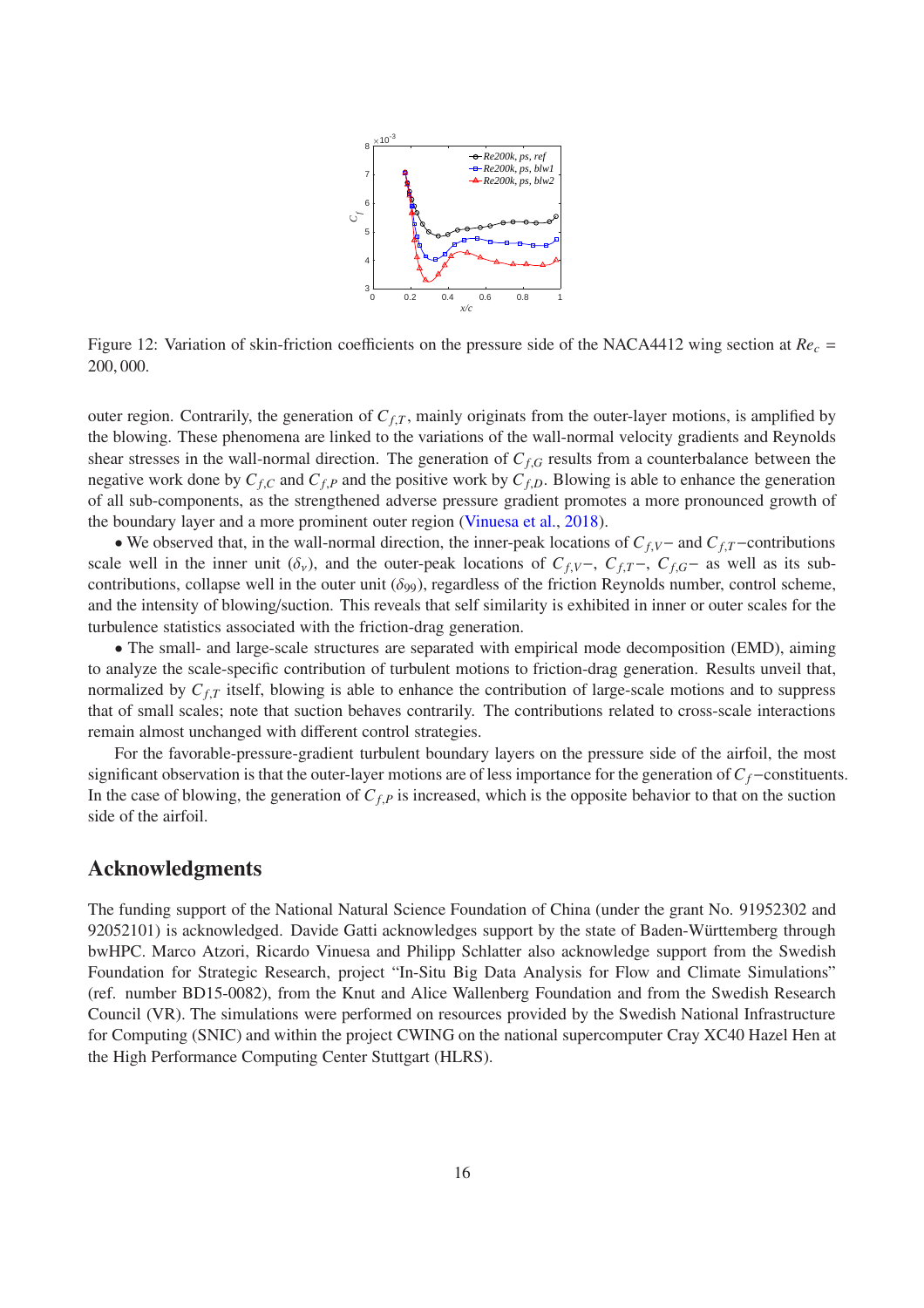<span id="page-16-14"></span><span id="page-16-13"></span>

<span id="page-16-16"></span><span id="page-16-15"></span>Figure 13: Variation of (a)  $C_{f,V}$ , (b)  $C_{f,T}$ , (c)  $C_{f,G}$ , (d)  $C_{f,C}$ , (e)  $C_{f,D}$ , and (f)  $C_{f,P}$  with regard to the reference case on the pressure side of NACA4412 at  $Re_c = 200,000$ .

# **References**

- <span id="page-16-7"></span>L. Agostini and M. A. Leschziner. On the influence of outer large-scale structures on near-wall turbulence in channel flow. *Phys. Fluids*, 26(7):075107, 2014.
- <span id="page-16-8"></span>L. Agostini and M. A. Leschziner. Predicting the response of small-scale near-wall turbulence to large-scale outer motions. *Phys. Fluids*, 28(1):015107, 2016.
- <span id="page-16-9"></span>L. Agostini and M. A. Leschziner. The connection between the spectrum of turbulent scales and the skin-friction statistics in channel flow at  $Re_\tau \approx 1000$ . *J. Fluid Mech.*, 871:22–51, 2019.
- <span id="page-16-6"></span>P. J. Ansell and M. J. Balajewicz. Separation of unsteady scales in a mixing layer using empirical mode decomposition. *AIAA J.*, 55(2):419–434, 2017.
- <span id="page-16-2"></span>M. Atzori, R. Vinuesa, G. Fahland, A. Stroh, D. Gatti, B. Frohnapfel, and P. Schlatter. Aerodynamic effects of uniform blowing and suction on a NACA4412 airfoil. *Flow, Turbul. Combust.*, 105:735–759, 2020.
- <span id="page-16-3"></span>A. Bannier, É. Garnier, and P. Sagaut. Riblet flow model based on an extended FIK identity. *Flow, Turbul. Combust.*, 95(2-3):351–376, 2015.
- <span id="page-16-0"></span>A. Bobke, R. Örlü, and P. Schlatter. Simulations of turbulent asymptotic suction boundary layers. *J. Turbul.*, 17(2):157–180, 2016.
- <span id="page-16-5"></span>C. Cheng, W.-P. Li, A. Lozano-Durán, and H. Liu. Identity of attached eddies in turbulent channel flows with bidimensional empirical mode decomposition. *J. Fluid Mech.*, 870:1037–1071, 2019.
- <span id="page-16-11"></span>F. H. Clauser. The turbulent boundary layer in adverse pressure gradients. *J. Aero. Sci.*, 21:91–108, 1954.
- <span id="page-16-12"></span>F. H. Clauser. The turbulent boundary layer. *Adv. Appl. Mech.*, 4:1–51, 1956.
- <span id="page-16-4"></span>S. Deck, N. Renard, R. Laraufie, and P. É. Weiss. Large-scale contribution to mean wall shear stress in high-Reynolds-number flat-plate boundary layers up to *Re<sub>θ</sub>*= 13650. *J. Fluid Mech.*, 743:202–248, 2014.
- <span id="page-16-10"></span>E. Dogan, R. Örlü, D. Gatti, R. Vinuesa, and P. Schlatter. Quantification of amplitude modulation in wallbounded turbulence. *Fluid Dyn. Res.*, 51:011408, 2019.
- <span id="page-16-1"></span>K. Eto, Y. Kondo, K. Fukagata, and N. Tokugawa. Assessment of friction drag reduction on a Clark-Y airfoil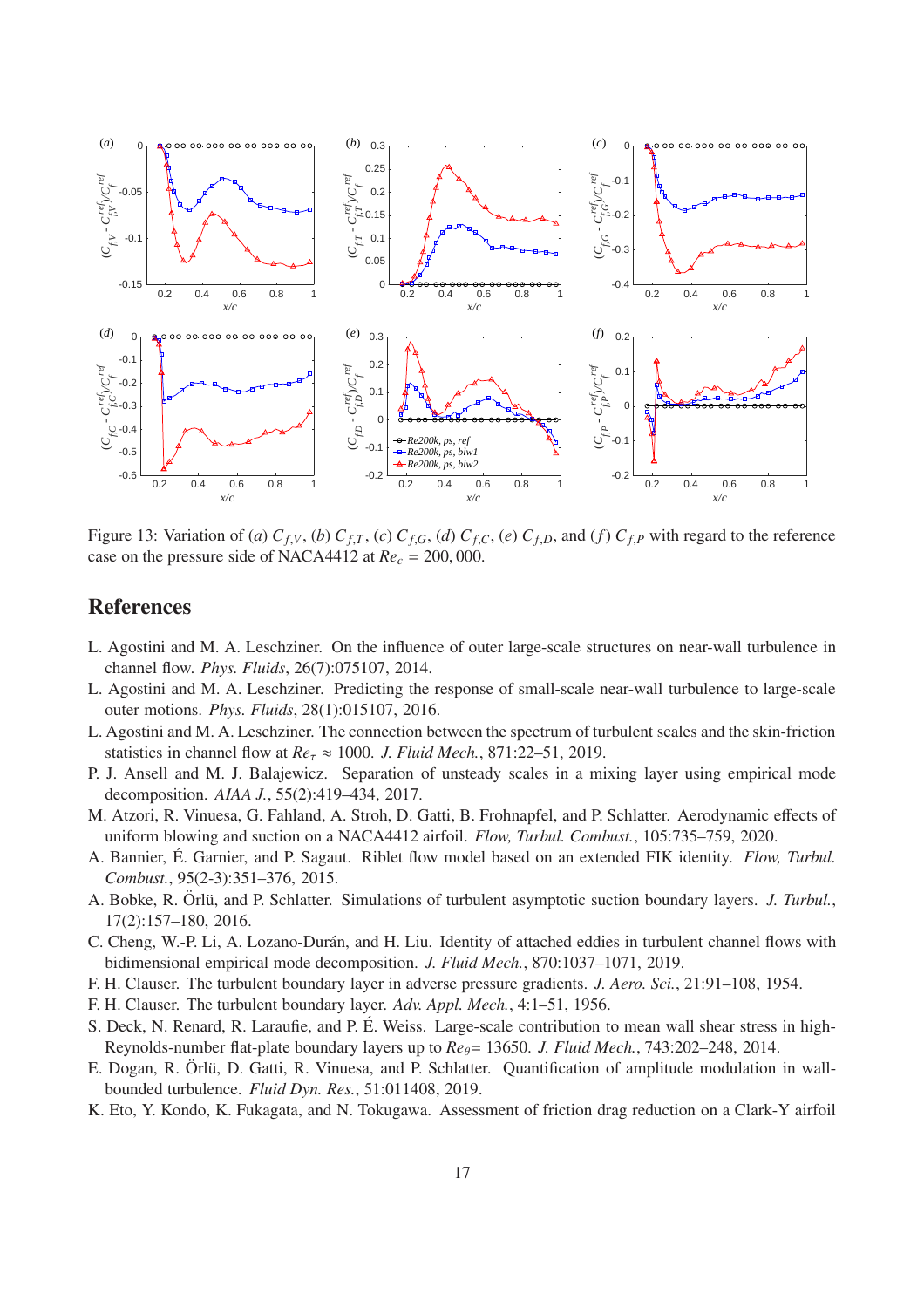

<span id="page-17-10"></span>Figure 14: Total friction-drag change rate as a function of control intensity ( $V_{wall}/U_{\infty}$ ) on the pressure side of NACA4412.

<span id="page-17-12"></span>

<span id="page-17-11"></span>Figure 15: Pre-multiplied integrands of (*a*)  $C_{f,V}$ , (*b*)  $C_{f,T}$ , and (*c*)  $C_{f,G}$ , as a function of  $y^+$ , on the pressure side of NACA4412 at *Re<sup>c</sup>* = 200, 000.

<span id="page-17-13"></span>by uniform blowing. *AIAA J.*, 57(7):2774–2782, 2019.

- <span id="page-17-1"></span>G. Fahland, A. Stroh, B. Frohnapfel, M. Atzori, R. Vinuesa, P. Schlatter, and D. Gatti. Investigation of blowing and suction for turbulent flow control on airfoils. *AIAA J.*, (To Appear), 03 2021.
- <span id="page-17-2"></span>Y.-T. Fan, C. Cheng, and W.-P. Li. Effects of the Reynolds number on the mean skin friction decomposition in turbulent channel flows. *Appl. Math. Mech. (English Ed.)*, 40(3):331–342, 2019a.
- <span id="page-17-3"></span>Y.-T. Fan, W.-P. Li, and S. Pirozzoli. Decomposition of the mean friction drag in zero-pressure-gradient turbulent boundary layers. *Phys. Fluids*, 31(8):086105, 2019b.
- <span id="page-17-5"></span>Y.-T. Fan, W.-P. Li, M. Atzori, R. Pozuelo, P. Schlatter, and R. Vinuesa. Decomposition of the mean friction drag in adverse-pressure-gradient turbulent boundary layers. *Phys. Rev. Fluids*, 5:114608, 2020a.
- <span id="page-17-6"></span>Y.-T. Fan, W.-P. Li, and S. Pirozzoli. Energy-based decomposition of friction drag in turbulent square-duct flows. *Int. J. Heat Fluid Flow*, 86:108731, 2020b. ISSN 0142-727X.
- <span id="page-17-8"></span>P. F. Fischer, J. W. Lottes, and S. G. Kerkemeier. Nek5000: Open source spectral element CFD solver. Available at: <http://nek5000.mcs.anl.gov>, 2008.
- <span id="page-17-4"></span>K. Fukagata, K. Iwamoto, and N. Kasagi. Contribution of reynolds stress distribution to the skin friction in wall-bounded flows. *Phys. Fluids*, 14(11):L73–L76, 2002.
- <span id="page-17-0"></span>M. Gad-el Hak. Interactive control of turbulent boundary layers - A futuristic overview. *AIAA J.*, 32(9):1753– 1765, 1994.
- <span id="page-17-9"></span>Z. Harun, J. P. Monty, R. Mathis, and I. Marusic. Pressure gradient effects on the large-scale structure of turbulent boundary layers. *J. Fluid Mech.*, 715:477–498, 2013.
- <span id="page-17-7"></span>N. E. Huang, Z. Shen, S. R. Long, M. C. Wu, H. H. Shih, Q. Zheng, N.-C. Yen, C. C. Tung, and H. H. Liu. The empirical mode decomposition and the Hilbert spectrum for nonlinear and non-stationary time series analysis. *Proc. R. Soc. Lond. A*, 454:903–995, 1998.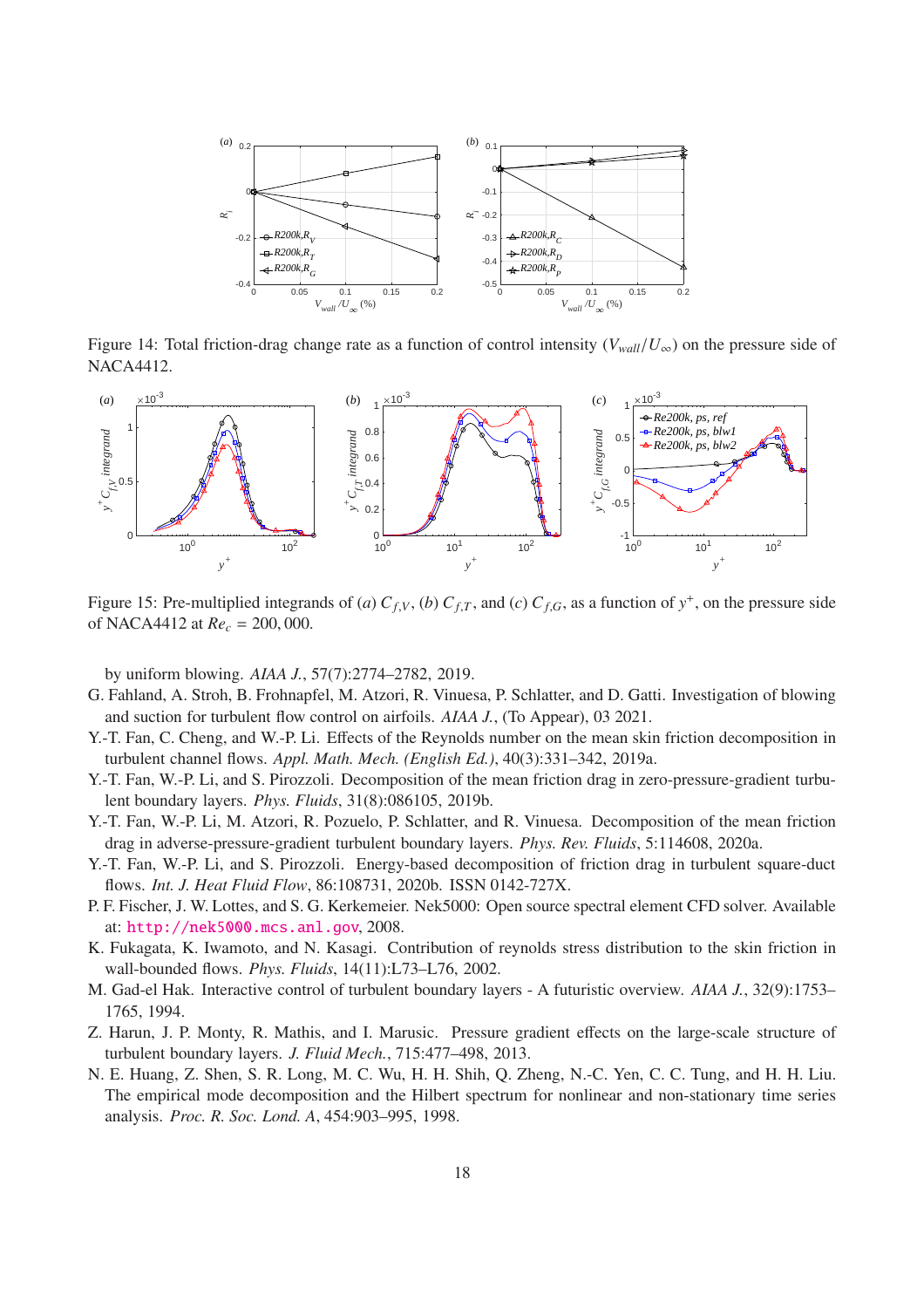

<span id="page-18-16"></span>Figure 16: Pre-multiplied integrands of (*a*)  $C_{f,C}$ , (*b*)  $C_{f,D}$ , and (*c*)  $C_{f,P}$ , as a function of  $y/\delta_{99}$ , on the pressure side of NACA4412 at *Re<sup>c</sup>* = 200, 000.

- <span id="page-18-13"></span>Y. X. Huang, F. G. Schmitt, Z. M. Lu, and Y. L. Liu. An amplitude-frequency study of turbulent scaling intermittency using empirical mode decomposition and Hilbert spectral analysis. *Europhys. Lett.*, 84(4): 40010, nov 2008.
- <span id="page-18-3"></span>D. Hwang. A proof of concept experiment for reducing skin friction by using a micro-blowing technique. *NASA*, pages TM–107315, 1996.
- <span id="page-18-4"></span>D. Hwang. Review of research into the concept of the microblowing technique for turbulent skin friction reduction. *Prog. Aerosp. Sci.*, 40:559–575, 2004.
- <span id="page-18-2"></span>Y. Kametani and K. Fukagata. Direct numerical simulation of spatially developing turbulent boundary layers with uniform blowing or suction. *J. Fluid Mech.*, 681:154–172, 2011.
- <span id="page-18-5"></span>Y. Kametani, K. Fukagata, R. Örlü, and P. Schlatter. Effect of uniform blowing/suction in a turbulent boundary layer at moderate Reynolds number. *Int. J. Heat Fluid Flow*, 55:132–142, 2015.
- <span id="page-18-1"></span>K. Kim, H-.J. Sung, and M.-K. Chung. Assessment of local blowing and suction in a turbulent boundary layer. *AIAA J.*, 40(1):175–177, 2002.
- <span id="page-18-14"></span>V. I. Kornilov. Current state and prospects of researches on the control of turbulent boundary layer by air blowing. *Prog. Aerosp. Sci.*, 76:1–23, 2015.
- <span id="page-18-6"></span>V. I. Kornilov. Implementation of air injection into the turbulent boundary layer of aircraft wing using external pressurized flow. *Thermophys. Aeromech.*, 24:175–185, 2017.
- <span id="page-18-8"></span>V. I. Kornilov. Combined blowing/suction flow control on low-speed airfoils. *Flow Turbul. Combust.*, 106: 81–108, 2021.
- <span id="page-18-7"></span>V. I. Kornilov, I. N. Kavun, and A. N. Popkov. Modification of turbulent airfoil section flow using a combined control action. *Thermophys. Aeromech.*, 26:165–178, 2019.
- <span id="page-18-15"></span>J.-H. Lee and H.-J. Sung. Effects of an adverse pressure gradient on a turbulent boundary layer. *Int. J. Heat Fluid Flow*, 29(3):568–578, 2008.
- <span id="page-18-0"></span>W.-P. Li. Turbulence statistics of flow over a drag-reducing and a drag-increasing riblet-mounted surface. *Aerosp. Sci. Technol.*, 104:106003, 2020. ISSN 1270-9638.
- <span id="page-18-10"></span>W.-P. Li, Y.-T. Fan, D. Modesti, and C. Cheng. Decomposition of the mean skin-friction drag in compressible turbulent channel flows. *J. Fluid Mech.*, 875:101–123, 2019.
- <span id="page-18-12"></span>J. L. Lumley. The structure of inhomogeneous turbulent flows. In A. M. Yaglom and V. I. Tartarsky, editors, *Atmospheric Turbulence and Radio Wave Propagation*, pages 166–177. 1967.
- <span id="page-18-9"></span>O. A. Mahfoze, A. Moody, A. Wynn, R. D. Whalley, and S. Laizet. Reducing the skin-friction drag of a turbulent boundary-layer flow with low-amplitude wall-normal blowing within a Bayesian optimization framework. *Phys. Rev. Fluids*, 4:094601, 2019.
- <span id="page-18-11"></span>F. Mehdi and C. M. White. Integral form of the skin friction coefficient suitable for experimental data. *Exp. Fluids*, 50(1):43–51, 2011.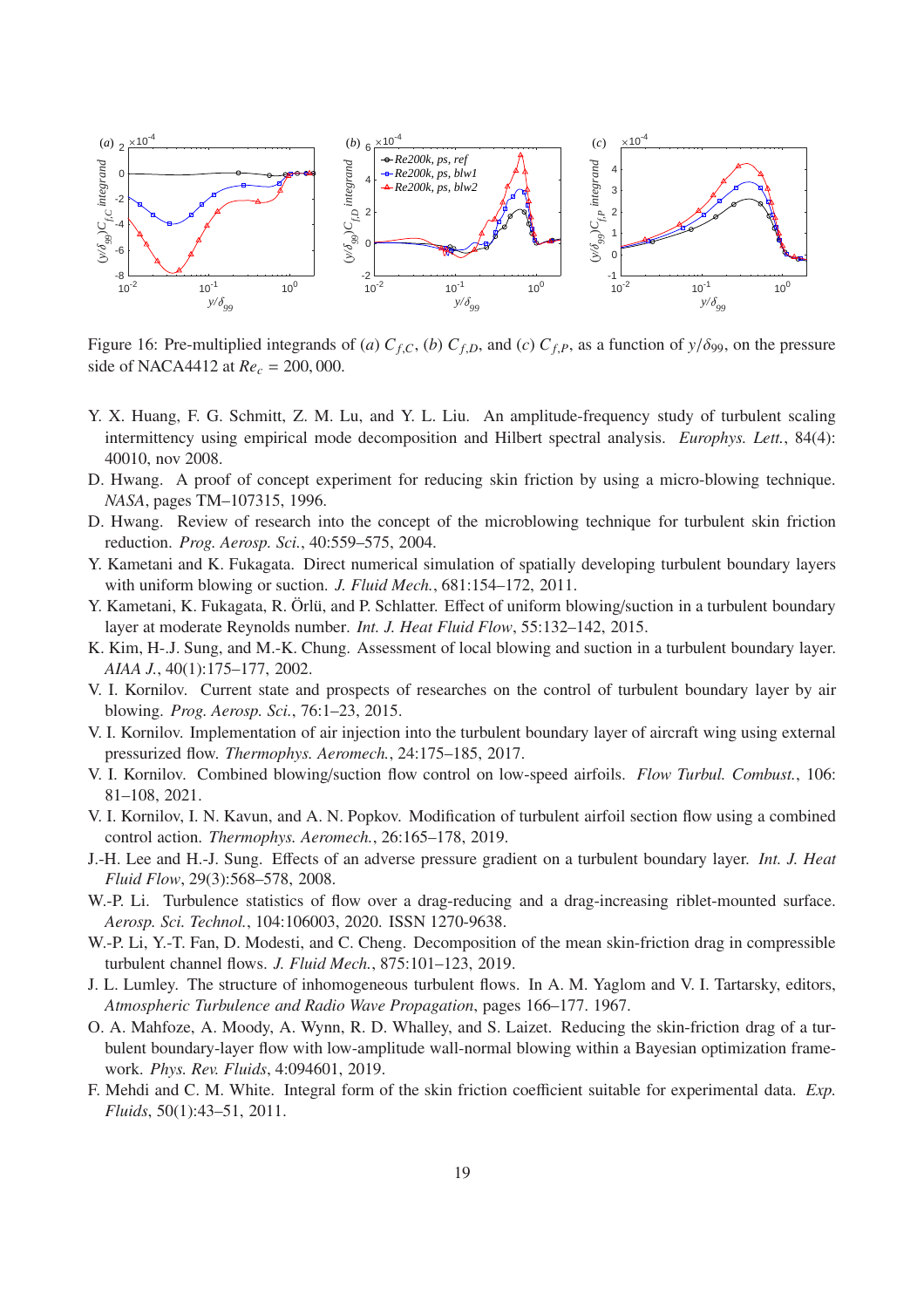- <span id="page-19-9"></span>F. Mehdi, T. G. Johansson, C. M. White, and J. W. Naughton. On determining wall shear stress in spatially developing two-dimensional wall-bounded flows. *Exp. Fluids*, 55(1):1656, 2014.
- <span id="page-19-10"></span>D. Modesti, S. Pirozzoli, P. Orlandi, and F. Grasso. On the role of secondary motions in turbulent square duct flow. *J. Fluid Mech.*, 847:R1, 2018. doi: 10.1017/jfm.2018.391.
- <span id="page-19-5"></span>J. Park and H. Choi. Effects of uniform blowing or suction from a spanwise slot on a turbulent boundary layer flow. *Phys. Fluids*, 11(10):3095–3105, 1999.
- <span id="page-19-19"></span>A. T. Patera. A spectral element method for fluid dynamics: laminar flow in a channel expansion. *J. Comput. Phys.*, 54:468–488, 1984.
- <span id="page-19-11"></span>Y. Peet and P. Sagaut. Theoretical prediction of turbulent skin friction on geometrically complex surfaces. *Phys. Fluids*, 21(10):105105, 2009.
- <span id="page-19-3"></span>W. Ran, A. Zare, and M. R. Jovanović. Model-based design of riblets for turbulent drag reduction. *J. Fluid Mech.*, 906:A7, 2021. doi: 10.1017/jfm.2020.722.
- <span id="page-19-2"></span>A. Rastegari and R. Akhavan. On the mechanism of turbulent drag reduction with super-hydrophobic surfaces. *J. Fluid Mech.*, 773:R4, 2015. doi: 10.1017/jfm.2015.266.
- <span id="page-19-13"></span>N. Renard and S. Deck. A theoretical decomposition of mean skin friction generation into physical phenomena across the boundary layer. *J. Fluid Mech.*, 790:339–367, 2016.
- <span id="page-19-21"></span>J. C. Rotta. Über die theorie der turbulenten grenzschichten. *Mitt. Max Planck Inst. Strömungsforsch.*, *G¨ottingen*, 1950.
- <span id="page-19-22"></span>C. Sanmiguel Vila, R. Vinuesa, S. Discetti, A. Ianiro, P. Schlatter, and R. Örlü. Separating adverse-pressuregradient and Reynolds-number effects in turbulent boundary layers. *Phys. Rev. Fluids*, 5:064609, 2020.
- <span id="page-19-20"></span>P. Schlatter and R. Örlü. Turbulent boundary layers at moderate Reynolds numbers: inflow length and tripping effects. *J. Fluid Mech.*, 710:5–34, 2012.
- <span id="page-19-12"></span>A. Stroh, B. Frohnapfel, P. Schlatter, and Y. Hasegawa. A comparison of opposition control in turbulent boundary layer and turbulent channel flow. *Phys. Fluids*, 27:075101, 2015.
- <span id="page-19-6"></span>A. Stroh, Y. Hasegawa, P. Schlatter, and B. Frohnapfel. Global effect of local skin friction drag reduction in spatially developing turbulent boundary layer. *J. Fluid Mech.*, 805:303–321, 2016. doi: 10.1017/jfm.2016. 545.
- <span id="page-19-15"></span>A. Tanarro, R. Vinuesa, and P. Schlatter. Effect of adverse pressure gradients on turbulent wing boundary layers. *J. Fluid Mech.*, 883:A8, 2020.
- <span id="page-19-1"></span>E. Touber and M. A. Leschziner. Near-wall streak modification by spanwise oscillatory wall motion and dragreduction mechanisms. *J. Fluid Mech.*, 693:150–200, 2012. doi: 10.1017/jfm.2011.507.
- <span id="page-19-7"></span>R. Vinuesa and P. Schlatter. Skin-friction control of the flow around a wing section through uniform blowing. In *Proceedings of European Drag Reduction and Flow Control Meeting (EDRFCM)*, 2017.
- <span id="page-19-8"></span>R. Vinuesa, P. S. Negi, M. Atzori, A. Hanifi, D. S. Henningson, and P. Schlatter. Turbulent boundary layers around wing sections up to  $Re<sub>c</sub>=1,000,000$ . *Int. J. Heat Fluid Flow*, 72:86 – 99, 2018.
- <span id="page-19-17"></span>W.-K. Wang, C. Pan, and J.-J. Wang. Quasi-bivariate variational mode decomposition as a tool of scale analysis in wall-bounded turbulence. *Exp. Fluids*, 59:1, 2018.
- <span id="page-19-18"></span>W.-K. Wang, C. Pan, and J.-J. Wang. Multi-component variational mode decomposition and its application on wall-bounded turbulence. *Exp. Fluids*, 60:95, 2019.
- <span id="page-19-14"></span>T. Wei. Integral properties of turbulent-kinetic-energy production and dissipation in turbulent wall-bounded flows. *J. Fluid Mech.*, 854:449–473, 2018.
- <span id="page-19-4"></span>G. Welch, L. Larosiliere, D. Hwang, and J. Wood. *E*ff*ectiveness of micro-blowing technique in adverse pressure gradients*. 2001.
- <span id="page-19-0"></span>C. M. White and M. G. Mungal. Mechanics and prediction of turbulent drag reduction with polymer additives. *Annu. Rev. Fluid Mech.*, 40(1):235–256, 2008.
- <span id="page-19-16"></span>Y. Wu and K. T. Christensen. Spatial structure of a turbulent boundary layer with irregular surface roughness. *J. Fluid Mech.*, 655:380–418, 2010.